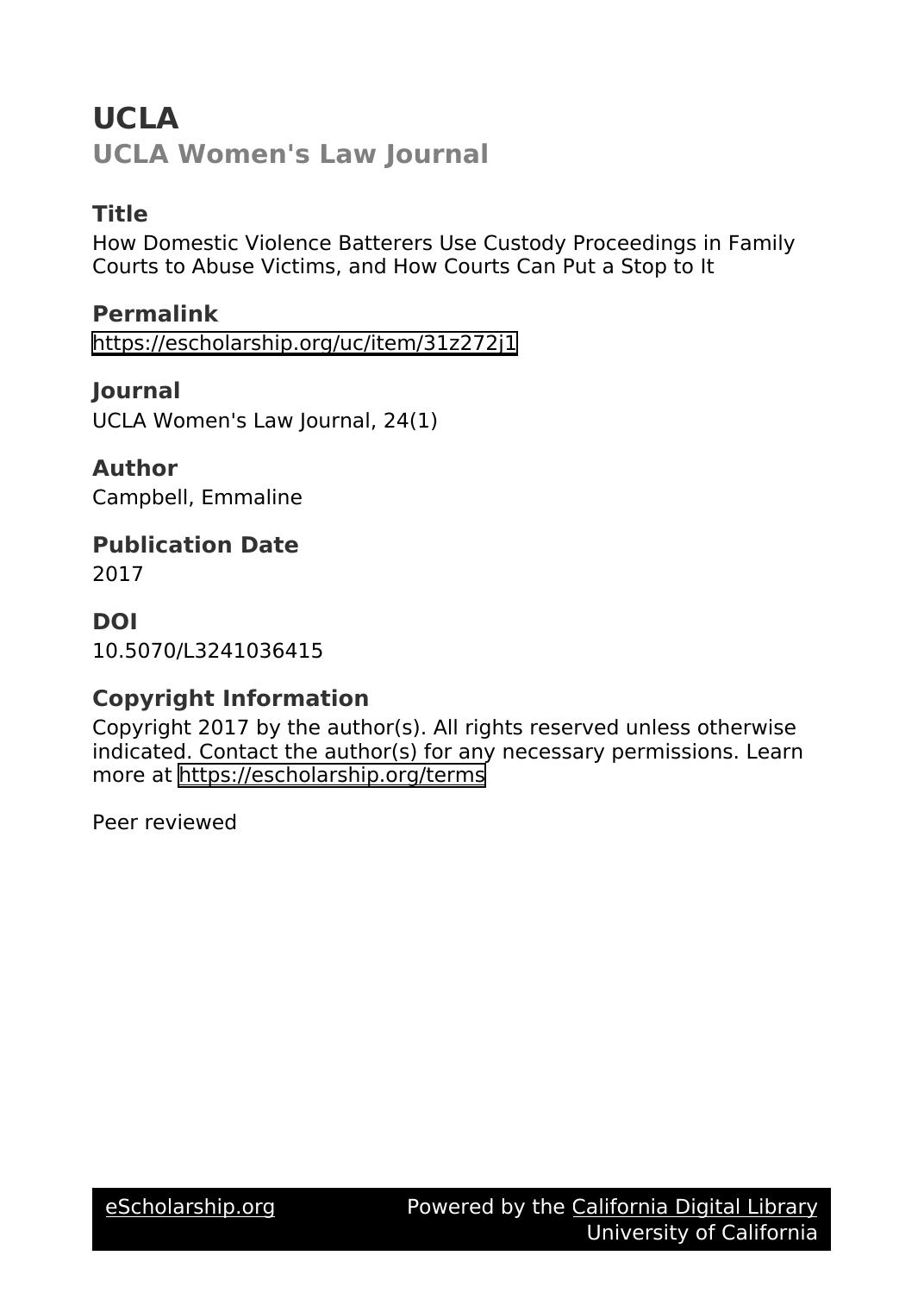### **HOW DOMESTIC VIOLENCE BATTERERS USE CUSTODY PROCEEDINGS IN FAMILY COURTS TO ABUSE VICTIMS, AND HOW COURTS CAN PUT A STOP TO IT**

### Emmaline Campbell\*

#### <span id="page-1-0"></span>I. Introduction

Domestic violence batterers are master manipulators who find creative ways to abuse their victims, even after the relationship ends. Domestic violence is defined as "a pattern of behavior in a relationship by which the batterer attempts to control his victim through a variety of tactics."1 Batterers' tactics "are more than physical violence and induce a penumbra of threats and actions to induce fear, humiliation, social isolation, and resource deprivation."2 These tactics can include psychological and emotional abuse, destruction of property and harming of pets, forcing victims into isolation, creating economic abuse, and enforcing rigid expectations of gender roles.<sup>3</sup> All of these tactics have one purpose: controlling the victim.<sup>4</sup>

Batterers are often very angry when victims end a relationship. When the victim leaves, she exercises her autonomy and escapes the batterer's hold.<sup>5</sup> Many batterers react violently to this.

\* J.D. Candidate 2017, University of California, Berkeley, School of Law. I would like to thank Nancy Lemon and Herma Hill Kay for their helpful comments on earlier drafts.

<sup>1</sup> Mary Przekop, One More Battleground: Domestic Violence, Child Custo*dy, and the Batterers' Relentless Pursuit of their Victims Through the Courts*, 9 Seattle J. For Soc. Just. 1053, 1058 (2011) (quoting Margaret E. Johnson, *Redefining Harm, Reimagining Remedies, and Reclaiming Domestic Violence Law*, 42 U.C. Davis L. Rev. 1107, 1116 (2009)).

<sup>2</sup> Andrea C. Farney and Roberta L. Valente, *Creating Justice Through Balance: Integrating Domestic Violence Law into Family Court Practice*, 54 Juvenile and Fam. Ct. J. 35, 38 (2003).

<sup>3</sup> *Id.*

<sup>4</sup> *Id.*

<sup>5</sup> This article will use gender-specific nouns and pronouns, referring to victims of domestic violence with female pronouns and referring to batterers with male pronouns. This usage reflects that fact that the vast majority of victims of domestic violence are female, and the vast majority of perpetrators of domestic violence are male. *See* Shannon Catalano, *Intimate Partner Violence, 1993–2010*, U.S. Department of Justice Bureau of Justice Statistics, http://www.bjs.gov/

#### © 2017 Emmaline Campbell. All rights reserved.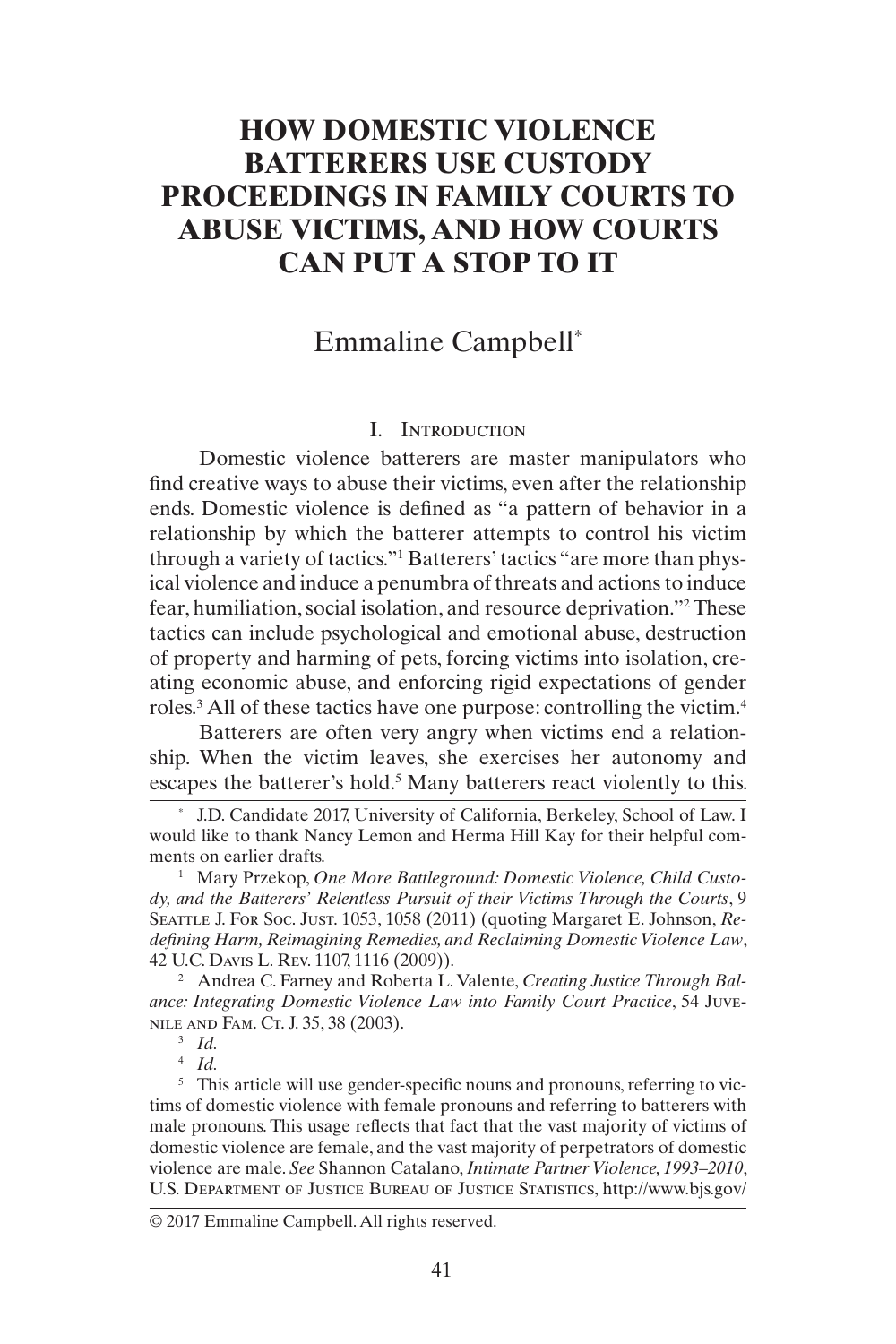Victims report increased and more severe violence after separation, referred to as "separation assault."6 In one study, 35 percent of victims reported more severe violence after separation.7 Some batterers even kill their victims after separation. A victim's risk of being killed by her batterer increases six-fold when she leaves her batterer<sup>8</sup>

When a victim leaves her battering spouse and seeks to end the marriage, the batterer often does not willingly relinquish control over her. Instead, he takes advantage of the divorce and custody process as an avenue to continue his abuse. This paper will focus on the ways in which batterers take advantage of custody proceedings in family court to continue to abuse their victims.

The batterer's use of coercion during the custody process can take many forms. It can include demanding custody simply for the sake of staying involved in the victim's life; forcing the victim to return to court dozens of times to prolong contact; using court-mandated visitation or custody as an opportunity to commit physical violence against the victim; intimidating the victim into conceding joint custody during coercive mediation sessions; and refusing to pay child support to force the victim back into court.

This paper will address the many ways that batterers use the family court system to perpetuate abuse against their victims. At present, most family courts are unprepared to address batterers' attempts to use the court and the legal system as a tool of abuse.<sup>9</sup> This paper will offer recommendations for how family courts can stop batterers from manipulating the courts as a site of abuse.

#### II. The Context Of Abuse: Victim And Batterer Psychology

In order to understand how the family court system results in unfair outcomes for victims, it is necessary first to understand the psychological profiles of victims and abusers.

A. *Victim Psychology*

Abuse can make people react in unpredictable ways. Many domestic violence survivors "may present as angry, distrustful, and suspicious with all professionals related to the court proceedings."10

content/pub/pdf/ipv9310.pdf.

<sup>6</sup> Jennifer Hardesty, *Separation Assault in the Context of Postdivorce Parenting*, 8 Violence Against Women 597, 600 (2002).

<sup>7</sup> *Id.*

<sup>8</sup> *Id.* at 601.

<sup>9</sup> Mo Hannah and Barry Goldstein, Domestic Violence, Abuse, and CHILD CUSTODY: LEGAL STRATEGIES AND POLICY ISSUES 14 (2010).

<sup>10</sup> Peter G. Jaffe & Claire V. Crooks, *Understanding Women's Experiences*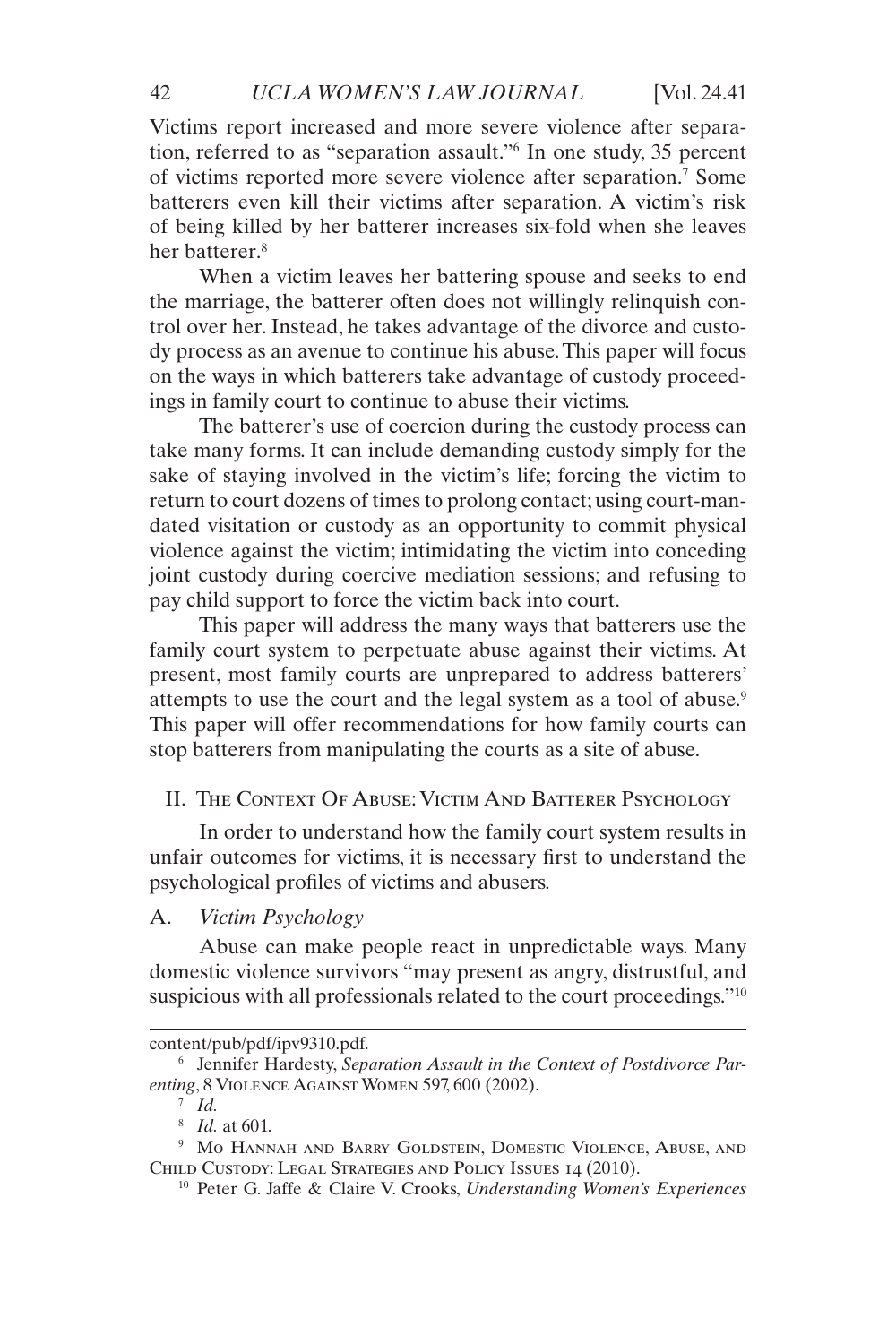This response is a normal reaction to the trauma of abuse. But many judges expect victims to appear "victimized or helpless."11 When victims do not appear helpless but seem angry, the court may draw adverse inferences about these behaviors and assume the victim is purposefully acting uncooperative or difficult.<sup>12</sup> Based on these assumptions, judges may be sympathetic to the abuser and more readily believe his claims.

Battered women may also exhibit psychological symptoms that confuse judges. Many battered women suffer from post-traumatic stress disorder (PTSD), which can lead them to display "a strange lack of affect when discussing the violence, or to giggle inappropriately."13 Trauma can also affect victims' memories, leading them to have difficulty articulating events in chronological order.14 Courts may misinterpret these behaviors as a sign that the victim is lying or not credible.

#### B. *Batterer Psychology*

Batterers often have a psychological profile that creates a positive first impression. Batterers may present as "charming, charismatic, likeable, reasonable, generous, and even flexible."15 Batterers can be highly manipulative and carefully craft their image.16 Many batterers can be abusive at home in private, but to the outside world they appear to be caring and devoted family men.17 When judges encounter batterers in court, they are often swayed by the batterers' accounts of events, which, in contrast to the victims' accounts, seem reasonable and rational, and thus more credible.18

Batterers often take advantage of their likeable façade to present false narratives to the court about the abuse. Many batterers are

<sup>14</sup> James Hopper & David Lisak, *Why Rape and Trauma Survivors Have Fragmented and Incomplete Memories*, TIME (Dec. 9, 2014), http://time. com/3625414/rape-trauma-brain-memory.

Parenting in the Context of Domestic Violence, VIOLENCE AGAINST WOMEN ONline Resources 1, 9 (2005), http://citeseerx.ist.psu.edu/viewdoc/download? doi=10.1.1.192.3729&rep=rep1&type=pdf.

<sup>11</sup> Przekop, *supra* note 1, at 1068.

<sup>12</sup> *Id.*

<sup>13</sup> Joan S. Meier, *Domestic Violence, Child Custody, and Child Protection: Understanding Judicial Resistance and Imagining the Solutions*, 11 Am. U. J. of Gender, Soc. Pol'y & L. 657, 691–2 (2003).

<sup>15</sup> Clare Dalton, Susan Carbon & Nancy Olesen, *High Conflict Divorce, Violence, and Abuse: Implications for Custody and Visitation Decisions*, 54 Juv. & Fam. Ct. J. 11, 16 (2003).

<sup>16</sup> Meier, *supra* note 13, at 706.

<sup>17</sup> Dalton, Carbon & Olesen, *supra* note 15, at 16.

<sup>18</sup> *Id.*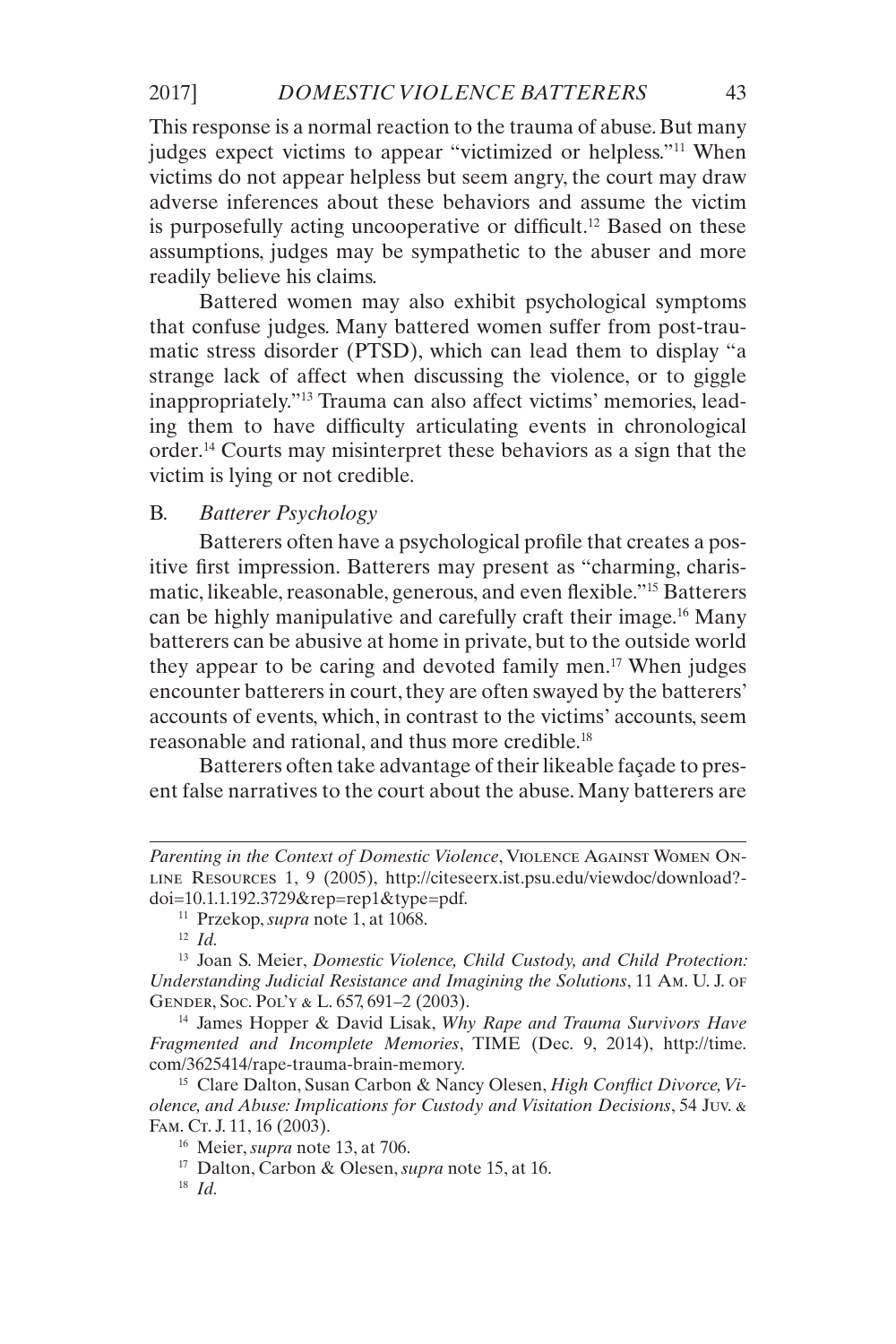described by their own counselors as "skillfully dishonest."19 Batterers often lie or distort facts about the abuse in court.<sup>20</sup> Batterers may also falsely accuse victims of infidelity or sexual promiscuity, in an effort to diminish the victim's credibility with the court.<sup>21</sup> Other batterers have falsely alleged that victims had mental health or drug problems.22 Many batterers have claimed that the victim committed physical abuse against them, shifting the focus away from the victim and forcing the court to untangle the variety of abuse allegations in the case.23

Many batterers deny the abuse. Some counselors who work with batterers have noted that their clients give a "passionate and eloquent denial of the abuse and the impact of their own conduct on others."24 Some batterers claim that their victims have manufactured the allegations of abuse in order to gain an advantage in their custody cases.25

When batterers do admit to committing abuse, they may use tactics to minimize the violence.26 Batterers may allege that the fights the victim has described also included acts of violence committed by the victim.<sup>27</sup> In other cases, the batterer might admit to minor acts of violence, like shoving, in order to make the more serious and denied allegations seem less credible.28

Some batterers may even use their knowledge of the victim's psychology against her. Batterers may claim the victim's anger and assertiveness in court demonstrate that she is not a real victim and that her abuse allegations are false.<sup>29</sup> Other batterers focus on attacking the victim's emotional state. In custody proceedings, batterers often claim that victims are "too unstable" to care for children, even where the instability is temporary and a direct result of the abuse  $30$ 

<sup>19</sup> Meier, *supra* note 13, at 690.

<sup>20</sup> Laurel B. Watson & Julie R. Ancis, *Power and Control in the Legal System: From Marriage/Relationship to Divorce and Custody*, 19 Violence Against Women 166, 177 (2013).

<sup>21</sup> *Id.*

<sup>22</sup> *Id.*

<sup>23</sup> Lundy Bancroft, Jay G. Silverman & Daniel Ritchie, Batterer as Parent: Addressing the Impact of Domestic Violence on Family Dynamics 156 (2d ed. 2012).

<sup>24</sup> Meier, *supra* note 13, at 690.

<sup>25</sup> Przekop, *supra* note 1, at 1068.

<sup>26</sup> *Id.* at 1067.

<sup>27</sup> *Id.*

<sup>28</sup> *Id.* <sup>29</sup> *Id*.

<sup>30</sup> Linda R. Keenan, *Domestic Violence and Custody Litigation: The Need for Statutory Reform*, 13 Hofstra L. Rev. 407, 424 (1985).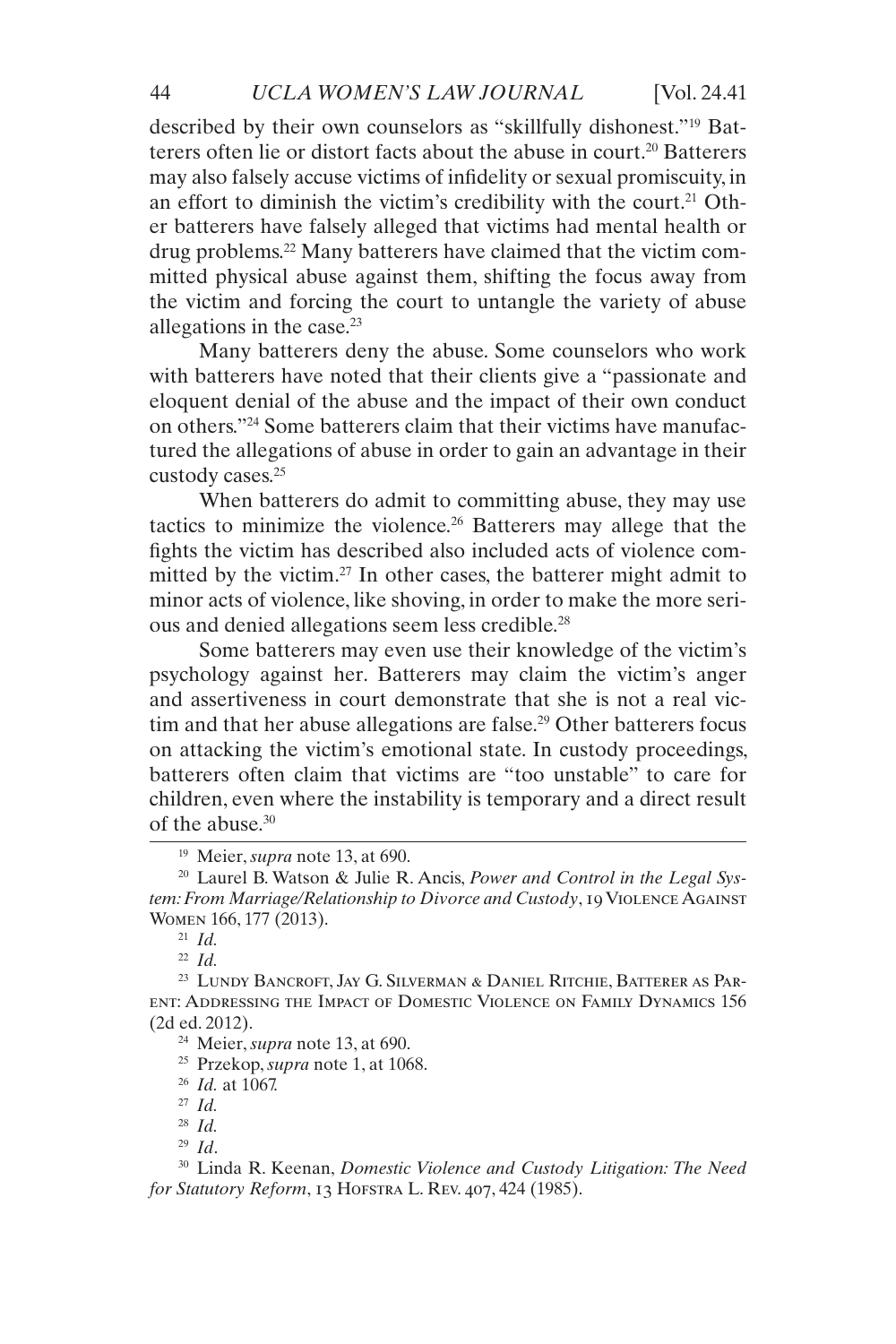#### C. *Batterer-Victim Dynamics*

Batterers exert power over victims to undermine the victims' autonomy while increasing their own power. Where the victim is a mother, the batterer tends to challenge her parental authority and tries to create tensions between her and the children.<sup>31</sup> As a result, she may have difficulty controlling the children's behavior. Custody evaluators may find that domestic violence victims are not effective parents if they cannot control the children.<sup>32</sup> Evaluators may be persuaded by a father's portrayal of himself as a powerful figure, and the children may behave better in his care due to their fear of him.<sup>33</sup> Children may even request to be placed with the batterer as a result of traumatic bonding.<sup>34</sup> These behaviors often lead custody evaluators to recommend some amount of custody for the batterer.

Batterers may seem more credible than victims based on their psychological profiles. Many "judges and evaluators lacking in-depth knowledge about domestic violence and PTSD may easily be misled into trusting the calm, sincere-sounding accused's veracity more than the 'strange' or emotional purported-victim's."35 When a judge must decide whether the batterer or the victim's account of abuse is true, the batterer's account may win out because of a perception that he is more credible.36

#### D. *How Batterer Psychology is Favored by Law: Friendly-Parent Provisions*

As discussed above, batterers often portray themselves as the reasonable and flexible parent. $37$  In contrast, victims may appear rigid and uncooperative for being unwilling to maintain a co-parenting relationship with the batterer.<sup>38</sup> The National Council of Juvenile and Family Court Judges notes that "it is often legitimate for the partner of an abusive parent to try to protect the children from exposure to abuse, or to try to secure his or her own safety from the abusive partner by limiting that partner's contact with the children."39

<sup>32</sup> *Id.*

<sup>33</sup> *Id.*

<sup>31</sup> Bancroft, Silverman & Ritchie, *supra* note 23, at 143.

<sup>34</sup> *Id.*; *see also* Wissink v. Wissink, 749 N.Y.S.2d 550, 552 (N.Y. App. Div. 2002) (recognizing that when a child expresses a preference to live with an abusive father, the court should order a comprehensive psychological evaluation to determine the effect the abuse has had on the child's preference).

<sup>35</sup> Meier, *supra* note 13, at 692.

<sup>37</sup> Dalton, Carbon & Olesen, *supra* note 15, at 16.

<sup>38</sup> Bancroft, Silverman & Ritchie, *supra* note 23, at 150.

<sup>39</sup> Clare Dalton, Leslie M. Drozd & Frances Q. F. Wong, Nat'l Council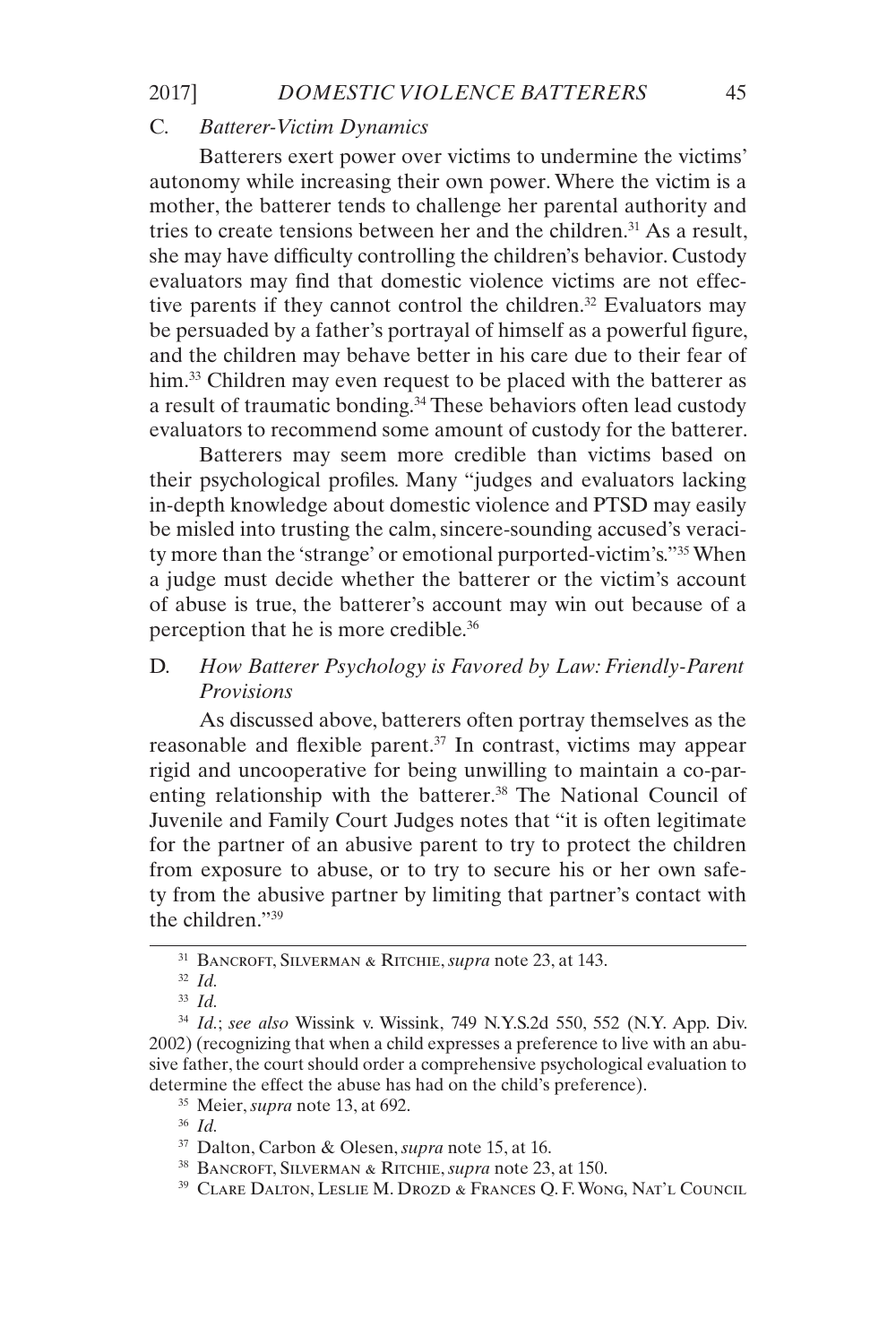But unfortunately, many child-custody laws are built to favor "generous" batterers over "protective" victims. According to the American Bar Association, as of 2008, 32 states included "friendly-parent" presumptions as a factor in the analysis of the best interest of the child.<sup>40</sup> Friendly-parent presumptions assume that "in all child custody cases the parent who was the most generous in sharing the child with the other parent would have a greater ability to understand and provide for the child's needs."41

Some states, including California, have recognized that friendly-parent provisions should not be applied in domestic violence cases.42 However, this does not fully resolve the problem. For friendly-parent provisions not to apply, the court must first make a finding of domestic violence.<sup>43</sup> If the court believes the batterer and not the victim, then the domestic violence exception does not kick in, and the friendly-parent provision still applies.

Unlike California, not all states have recognized that friendly-parent provisions should be inapplicable in domestic violence cases. "Although every state has made domestic violence ('DV') a factor that courts must consider in custody cases, and at least 24 have a presumption that batterers not be given custody, studies show that batterers still win custody in states with the [Friendly-Parent Provision] unless a statute clarifies that it does not apply when there is DV."<sup>44</sup> Friendly-parent provisions create risks for the children of domestic violence abusers and continue to be applied in many cases nationally, even when one parent has had a history of perpetrating domestic violence.

#### E. *How Batterers Exploit Victim Psychology: Parental Alienation*

Batterers can be adept at using the psychology of victims against them by arguing the victim has turned the children against the batterer. A widely discredited theory known as "parental

of Juvenile and Fam. Ct. Judges, Navigating Custody and Visitation Evaluations in Cases with Domestic Violence: A Judge's Guide 19 (2004), http:// www.ncjfcj.org/sites/default/files/navigating\_cust.pdf.

<sup>40</sup> *See* Am. Bar Ass'n Comm'n on Domestic Violence, Child Custody and Domestic Violence by State, Child Custody and Domestic Violence by State (Feb. 2008), http://www.americanbar.org/content/dam/aba/migrated/ domviol/docs/Custody.authcheckdam.pdf.

<sup>41</sup> Leslie M. Drozd, Kathy Kuehnle, & Lenore E.A. Walker, *Safety First: A Model for Understanding Domestic Violence in Child Custody and Access Disputes*, 1 J. CHILD CUSTODY 75, 82 (2004).

<sup>42</sup> Bancroft, Silverman & Ritchie, *supra* note 23, at 150; Cal. Fam. Code § 3170 (West 2013).

<sup>43</sup> Bancroft, Silverman & Ritchie, *supra* note 23, at 150.

<sup>44</sup> Joan Zorza, *The "Friendly Parent" Concept: Another Gender Biased Legacy from Richard Gardner*, 12 Domestic Violence Rep. 65, 75 (2007).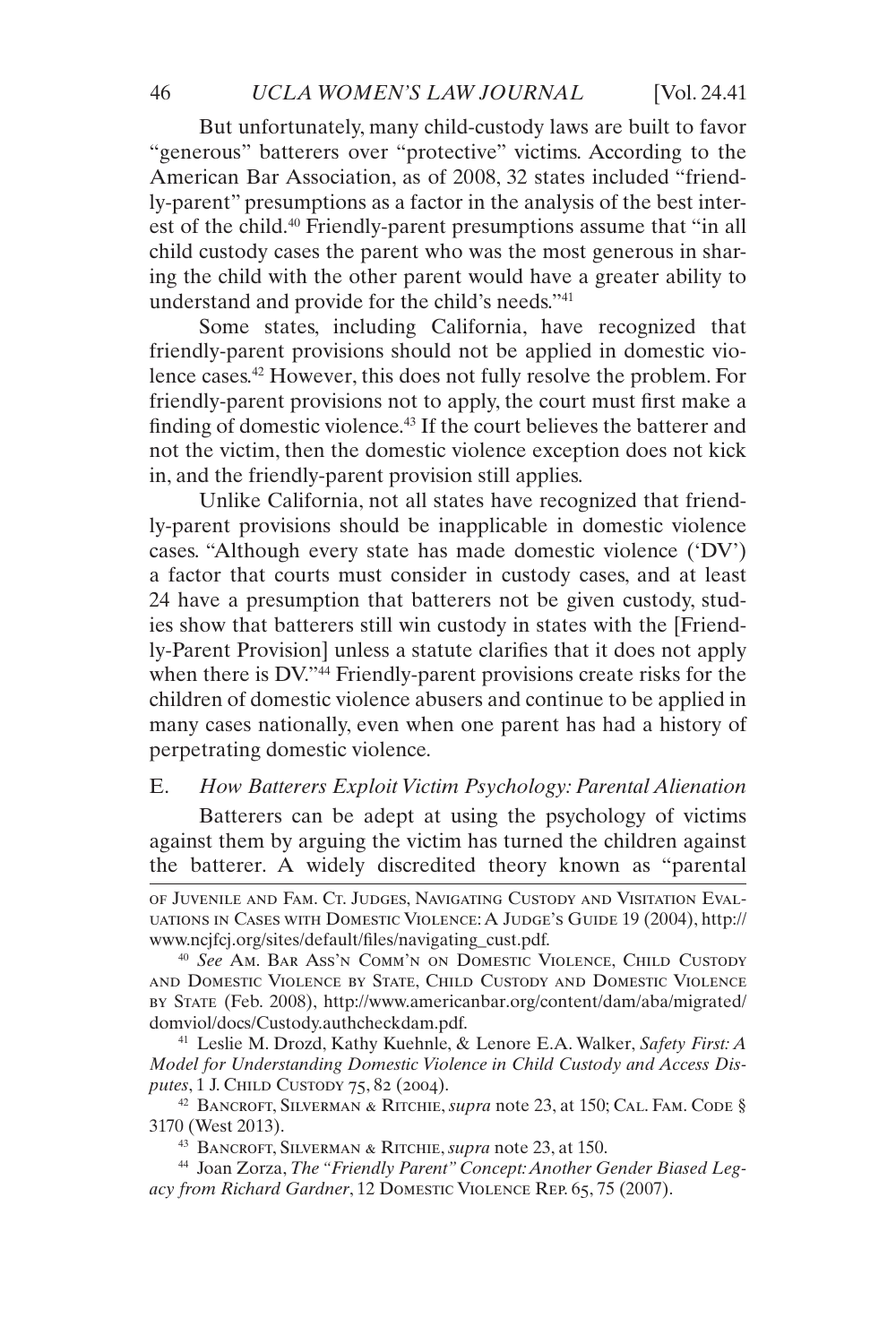alienation" has been used by batterers to claim that the victim manipulated the children into disliking the batterer.<sup>45</sup> In parental alienation, a parent ostensibly "creates misrepresentations of the other parent in the child's head in the hopes that the child will alienate that other parent."46 The National Council of Juvenile and Family Court Judges has noted that the scientific community has discredited parental alienation theory and it should not be admissible in court.<sup>47</sup>

Though parental alienation has been discredited, some courts continue to apply it or reference it. A recent decision in Connecticut notes that, "Like other jurisdictions, Connecticut has not passed on the issue of whether parental alienation syndrome is a reliable theory."48 In one case in Louisiana, the court drew at length from a journal article on parental alienation, quoting, "The alienated parent typically is a 'good' parent who has no history or physical or emotional abuse of the child, and while there may be some 'kernel of truth' to the child's complaints about the rejected parent, the child's grossly negative views and feelings are a significantly distorted and exaggerated reaction."49 Despite the fact that parental alienation has been discredited, its legacy lives on in the minds of some judges.

#### F. *Solutions*

Ruling on domestic violence allegations often proves uniquely challenging for judges. Judges cannot rely on their gut instincts about whether the victim or batterer is more credible. Instead, courts must engage in careful fact-finding to determine if accusations of domestic violence are true. Courts should consider looking to the following resources for further evidence: testimony from other family members or friends, service providers, counselors, police reports, criminal case records, restraining order records, medical records, and school records.50

#### III. Legal Areas Exploited by Batterers

#### A. *Mediation*

1. The Status of Mediation Today

<sup>45</sup> Przekop, *supra* note 1, at 1069.

<sup>46</sup> *Id.*

<sup>47</sup> Dalton, Drozd & Wong, *supra* note 39.

<sup>48</sup> Eisenlohr v. Eisenlohr, 135 Conn. App. 337, 348 n.6 (Conn. App. Ct. 2012).

<sup>49</sup> Palazzolo v. Mire, 10 So. 3d 748, 774 (La. Ct. App. 2009).

<sup>50</sup> Dalton, Drozd & Wong, *supra* note 39, 47.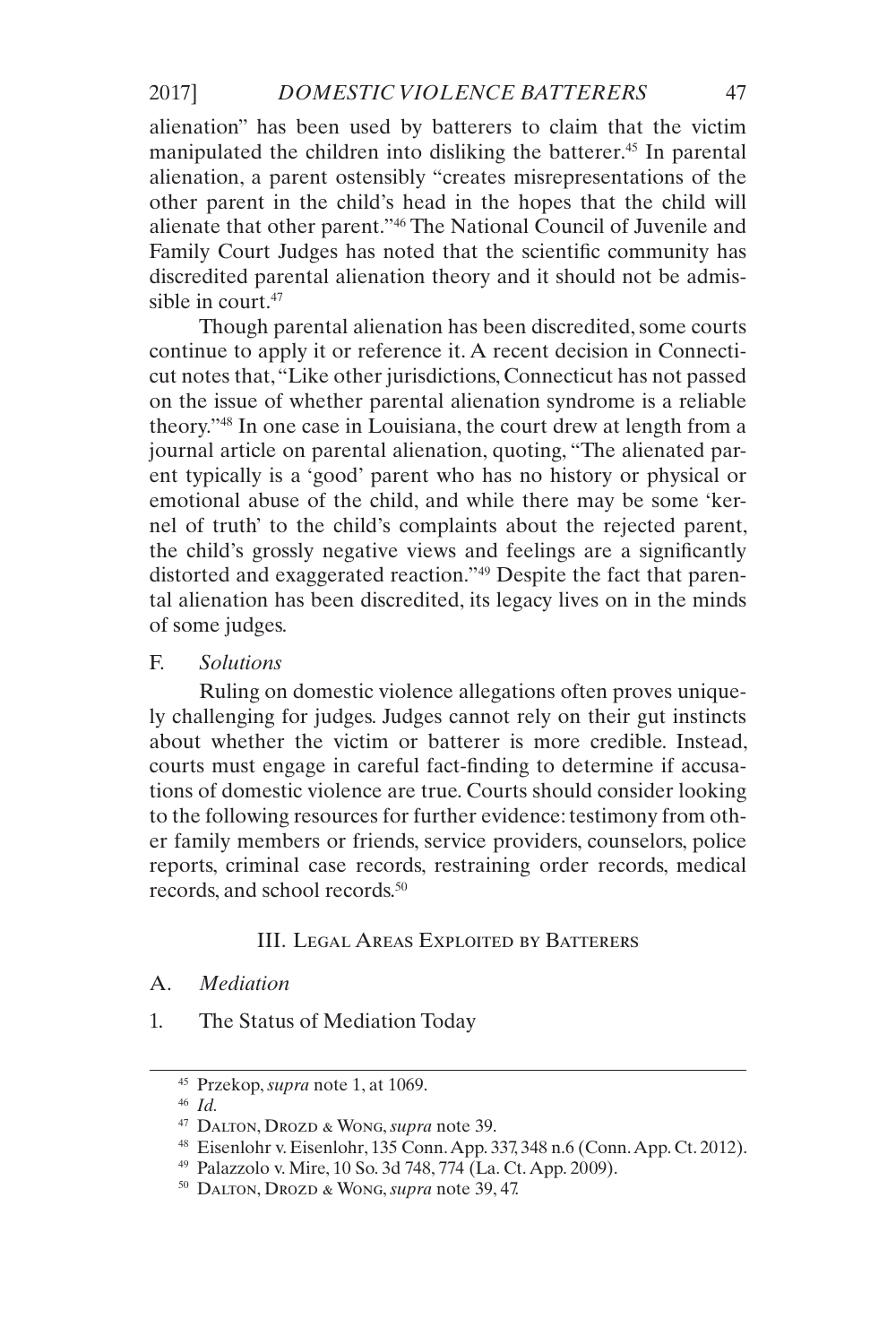Mediation is often praised as a less adversarial way to handle divorce and custody cases. In mediation, an impartial third party (a "mediator") facilitates the resolution of divorce and custody disputes to reach agreement between the parties.<sup>51</sup> Supporters of mediation say that it is less costly, more efficient, and produces better outcomes than traditional custody litigation.<sup>52</sup>

However, mediation has come under significant criticism in cases of domestic violence. Mediation puts victims of domestic violence at a huge disadvantage in custody proceedings.<sup>53</sup> Because of the power imbalance in the batterer-victim relationship, victims often feel disempowered when the batterer is present and unable to voice their needs or the needs of their children during mediation.54 The National Council on Juvenile and Family Court Judges recommends that judges consider not requiring mediation in cases involving domestic violence, where state law allows.<sup>55</sup>

Mediation can be voluntary or mandatory, depending on state law.56 Each state determines whether all custody disputes in the state must be mediated, or whether there are opt-out provisions or other exceptions for domestic violence or other reasons.<sup>57</sup> Fortunately, the majority of states have banned mediation in domestic violence cases.58 Other states allow victims of domestic violence to opt-out of mediation.59 The American Bar Association reports that as of 2014, only eighteen states require domestic violence victims to

<sup>53</sup> Nancy Johnson, Dennis Saccuzzo, & Wendy Koen, *Child Custody Mediation in Cases of Domestic Violence*, 11 Violence Against Women 1022, 1024 (2005).

<sup>55</sup> Jerry J. Bowles et al., Nat'l Council of Juvenile and Fam. Ct. Judges, A Judicial Guide to Child Safety in Custody Cases 25 (2008), http://www. ncjfcj.org/sites/default/files/judicial%20guide\_0\_0.pdf.

<sup>56</sup> Mary Mentaberry & Maureen Sheeran, Nat'l Council of Juvenile and Fam. Ct. Judges Managing Your Divorce: A Guide for Battered Women 10 (1998), http://www.ncjfcj.org/sites/default/files/pro\_se\_web.pdf.

<sup>51</sup> Nancy Ver Steegh, *Yes, No, Maybe: Informed Decision Making about Divorce Mediation in the Presence of Domestic Violence*, 9 Wm. & Mary J. Women & L. 145, 170 (2003).

<sup>52</sup> Echo Rivera, April Zeoli, & Cris Sullivan, *Abused Mothers' Safety Concerns and Court Mediators' Custody Recommendations*, 27 J. Fam. Violence 321, 321, 323 (2012).

<sup>54</sup> *Id.*

<sup>58</sup> *See* Am. Bar Ass'n Comm'n on Domestic Violence, Mediation in Family Law Matters Where DV is Present (2014), http://www.americanbar.org/ content/dam/aba/administrative/domestic\_violence1/Charts/2014%20Mediation%20Statutory%20Chart.authcheckdam.pdf.

<sup>59</sup> *Id.*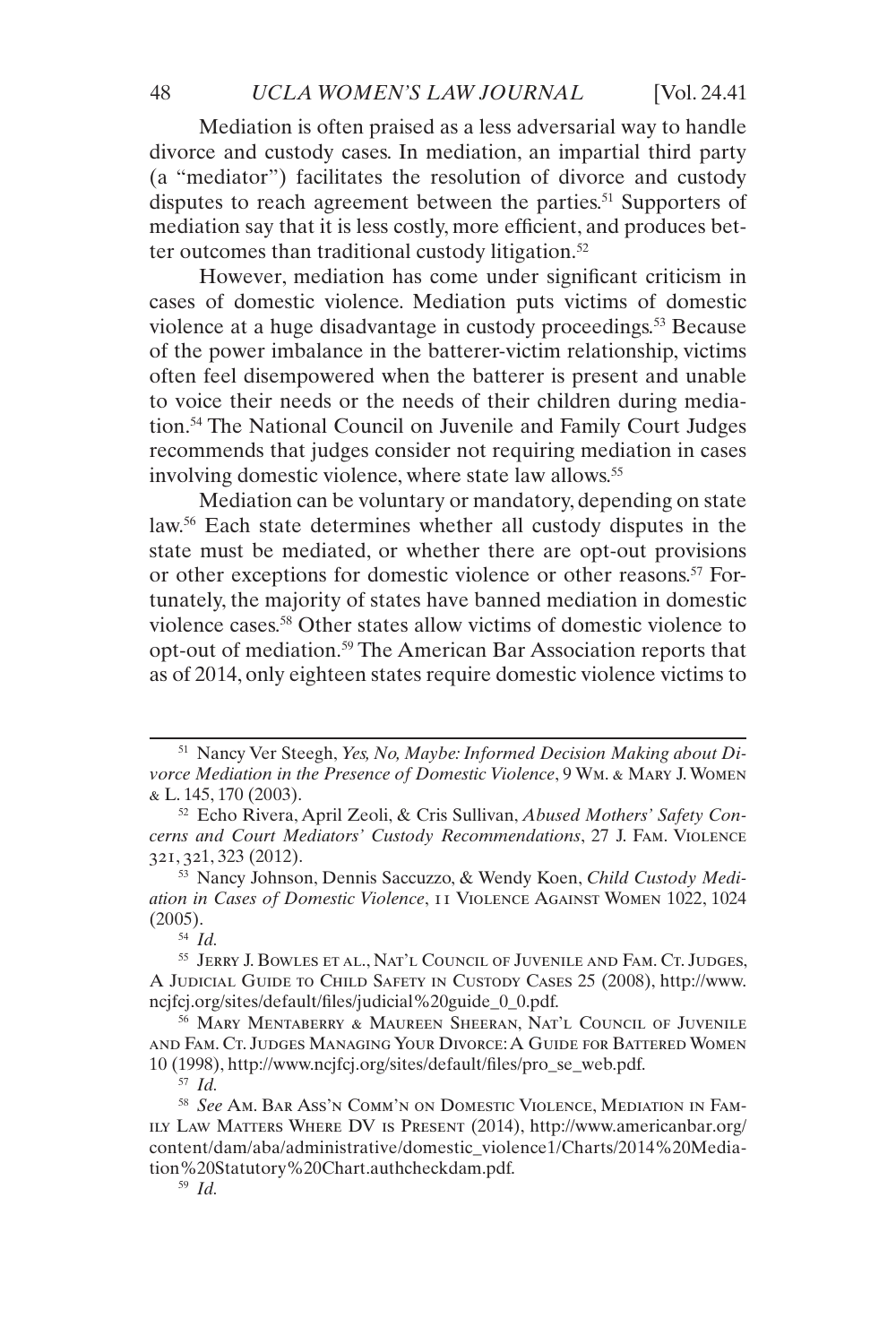engage in mediation (with five states leaving it up to the discretion of the court), without allowing them to opt out. $60$ 

Unfortunately, California is one of those states.<sup>61</sup> In California, mediation in custody disputes is mandatory even in cases of domestic violence.62 California adopted mandatory mediation in 1981 because custody cases in need of litigation heavily overburdened the family courts.<sup>63</sup> In mandatory mediation, the judge plays a significantly more limited role in custody proceedings. Instead, the mediator spends time with the parties discussing arrangements. This delegation saves the court a substantial amount of time.

The Judicial Council of California has examined the problems of mediation for victims of domestic violence, but determined that mandatory mediation is an essential part of keeping the family courts running in California. The Council wrote, "To suggest that mediation be made voluntary has the potential of crippling a severely burdened court system. When family law judges already report that they have insufficient time to handle grueling calendars, a suggestion that would increase that caseload by a large margin is untenable."64 This is California's position despite the fact that in the majority of other states, courts are able to manage their family law caseloads without requiring victims of domestic violence to enter mediation. California should reconsider whether the efficiency of mediation outweighs the disadvantages of forced mediation for victims of domestic violence.

#### 2. Victims and Batterers Cannot Negotiate on Fair Terms

Mediation, by its nature, is likely to produce better outcomes for batterers than for victims. The National Council of Juvenile and Family Court Judges notes that an abuser may favor mediation because the abuser knows he can coerce the victim more easily during the process of mediation than in traditional litigation.<sup>65</sup> This is because in relationships with a history of violence, even after the relationship ends, the victim may feel unable to assert her

<sup>60</sup> *Id.*

<sup>61</sup> *Id.*

<sup>62</sup> Cal. Fam. Code § 3170 (West 2013).

<sup>63</sup> Charlotte Germane, Margaret Johnson, & Nancy Lemon, *Mandatory Custody Mediation and Joint Custody Orders in California: The Danger for Victims of Domestic Violence*, 1 Berkeley Women's L.J. 175, 178 (1985).

<sup>&</sup>lt;sup>64</sup> Gay Danforth & Bobbie L. Welling, JUDICIAL COUNCIL OF CAL. ADVISORY Comm. on Gender Bias in the Cts., Achieving Equal Justice for Women and MEN IN THE CAL. CTS. 167 (1996), http://www.courts.ca.gov/documents/f-report. pdf.<br><sup>65</sup> Bowles et al., *supra* note 55, at 26.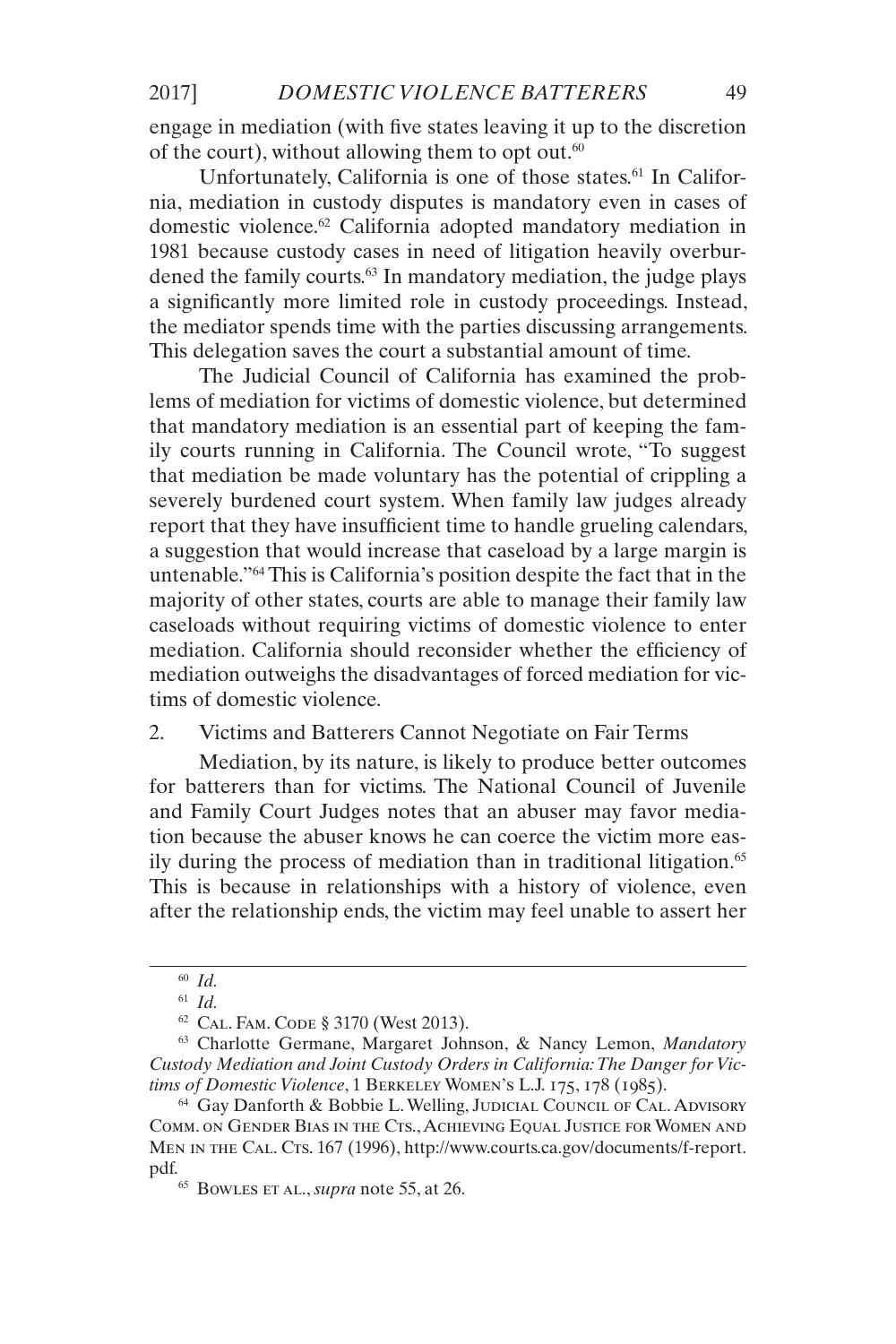interests.66 The victim may feel compelled to capitulate to the batterer's custody demands, even when the demands are contrary to the best interest of their child.<sup>67</sup> The victim may fear that the abuser will retaliate if she stands up for herself—perhaps by physically attacking her after the mediation session.<sup>68</sup> These fears are not unreasonable; many women report being battered after attending mediation with their abusers.<sup>69</sup>

The egalitarian principles of mediation cannot overtake years of reinforced behavioral patterns. "Throughout the abusive relationship, the abused spouse has been conditioned to relent, compromise, and conform to be safe from [violence]. This learned pattern of dealing with her abuser cannot be easily broken, especially in a process that requires compromise."70 These patterns make it difficult for a victim to assert herself for the first time during mediation.<sup>71</sup>

Mediation is also concerning for victims because they are often not represented by an attorney in the proceedings.72 In traditional litigation, a victim could hire an attorney and allow the attorney to advocate on her behalf. In mediation in California, the parties' attorneys may attend at the discretion of the mediator, but are not allowed to speak for their clients.73 Mediators have a right to remove attorneys from the room if the attorney attempts to participate in the mediation.<sup>74</sup> In mediation, attorneys are not allowed to support victims in the way that litigation allows.

For these reasons, many people support ending the requirement for mediation in domestic violence cases.<sup>75</sup> The National Council of Juvenile and Family Court Judges has recommended

<sup>66</sup> Nancy Ver Steegh & Gabrielle Davis, *Calculating Safety: Reckoning with Domestic Violence in the Context of Child Support Parenting Time Initiatives*, 53 FAM. CT. REV. 279, 285 (2015).

<sup>67</sup> *Id.*

<sup>68</sup> *See id.*

<sup>69</sup> Joan Zorza, *Protecting the Children in Custody: Disputes When One Parent Abuses the Other*, 29 Clearinghouse Rev. 1113, 1121 (1995–96).

<sup>70</sup> Johnson, Saccuzzo, & Koen, *supra* note 53, at 1024–25.

<sup>71</sup> Lisa Newmark, Adele Harrell & Peter Salem, *Domestic Violence and Empowerment in Custody and Visitation Cases*, 33 FAM. & CONCILIATION CTS. Rev. 30, 31 (1995).

 $72$  *See* CAL. FAM. CODE § 3182(a) (West 2013) ("The mediator has authority to exclude counsel from participation in the mediation proceedings pursuant to this chapter if, in the mediator's discretion, exclusion of counsel is appropriate or necessary.").

<sup>73</sup> Cal. Fam. Code § 6303(c) (West 2013).

<sup>74</sup> *Id.*

<sup>75</sup> *Id.*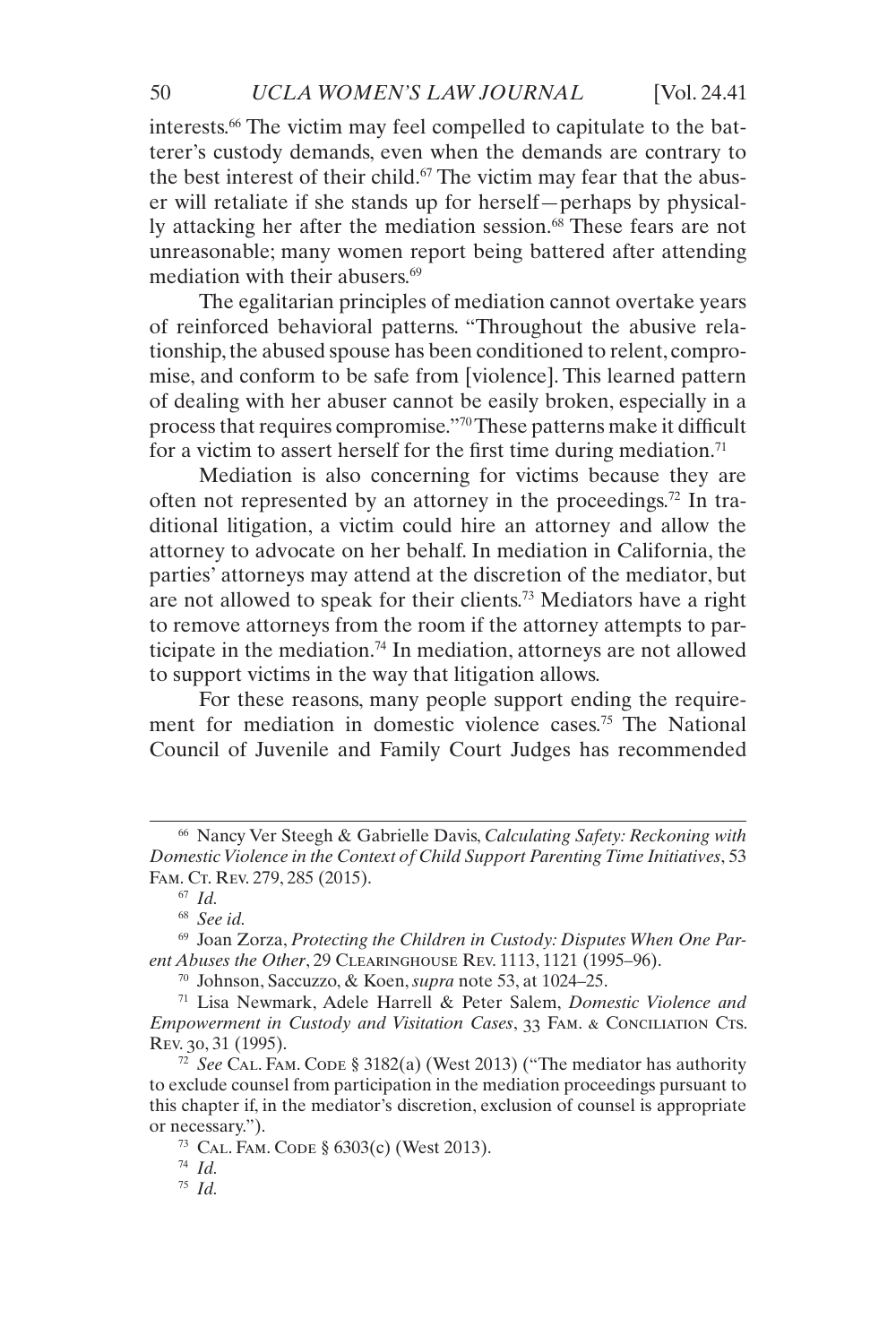that mediation "not be mandated or referred in cases in which [domestic violence] has been alleged."76

3. Mediators are Unequipped to Handle Domestic Violence Cases

Mediators are frequently not well trained on domestic violence issues, and they are typically not equipped to address the unique needs of a domestic violence victim in mediation. Certification for mediators may require very minimal training on domestic violence.77 In California, mediators must receive only 16 hours of training in their first year of work and subsequently receive update training for 4 hours per year.78

Mediators may be unable to properly screen for domestic violence and may overlook many cases in which domestic violence is present. In a study of mediation reports in San Diego, researchers found that the mediator only accounted for domestic violence in 43.1 percent of cases where the screening form filled out by the client had an explicit domestic violence allegation.<sup>79</sup> Even in cases where a temporary restraining order had been issued and was documented in the screening form, the mediator addressed domestic violence in the mediation report only 49.4 percent of the time.<sup>80</sup> Other studies have similarly found that mediators are frequently unable to identify cases involving domestic violence. $81$ 

Some mediators are even hostile to claims of domestic violence. In one study, researchers found that "women who informed custody mediators that they were victims of domestic violence often received less favorable custody awards."82 Mediators may suspect that women who report domestic violence are manufacturing the allegations for custody purposes, and they may punish women who make allegations of domestic violence based on this belief.

Mediators also fail to recommend taking custody away from batterers. In the San Diego study, mediators recommended joint custody in 91.4 percent of domestic violence cases, a rate even higher than their average of 90 percent joint custody recommendation for non-domestic violence cases.<sup>83</sup> Even when the father was clearly

<sup>79</sup> Johnson, Saccuzzo, & Koen, *supra* note 53, at 1033.

<sup>&</sup>lt;sup>76</sup> Johnson, Saccuzzo, & Koen, *supra* note 53, at 1025.<br>  $\frac{7}{7}$  MENTABERRY & SHEERAN, *supra* note 56, at 12: C

<sup>77</sup> Mentaberry & Sheeran, *supra* note 56, at 12; Cal. Fam. Code § 1816 (West 2013).

 $78$  CAL. CT. R. 5.215(j)(2).

<sup>81</sup> Rivera, Zeoli, & Sullivan, *supra* note 52, at 3.

<sup>82</sup> Dennis P. Saccuzzo & Nancy E. Johnson, *Child Custody Mediation and Domestic Violence*, 251 Nat'l Inst. Just. J. 21, 21 (2004).

<sup>83</sup> Johnson, Saccuzzo, & Koen, *supra* note 53, at 1035.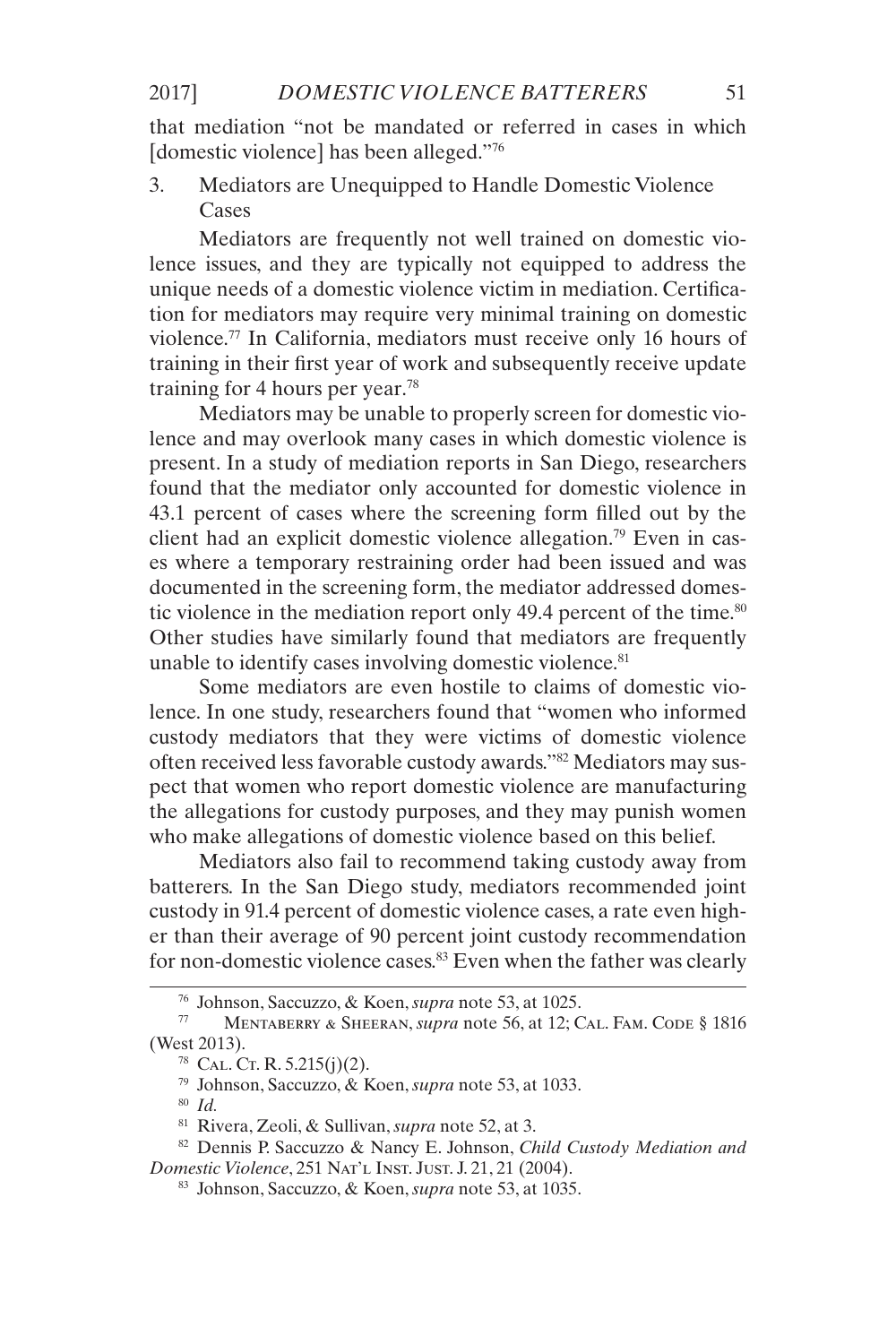a perpetrator of abuse, he received at least some physical custody in 96.8 percent of cases.<sup>84</sup>

Courts will enforce mediators' recommendations, even when they conflict with the law. In *In re Marriage of Fajota*, the mediator's report explicitly acknowledged the father's history of domestic violence yet still made a joint custody recommendation, and the trial court followed this recommendation and granted joint custody.85 The court's custody grant was later overturned on appeal for its failure to address the domestic violence issue.

Mediators also may be unprepared to detect abusive behaviors during a mediation session. Within a mediation session, an abuser may threaten the victim through certain coded phrases or body language.<sup>86</sup> Because of her history with the abuser, the victim understands that she is being threatened, while the mediator remains oblivious.87 Not only can this continuation of abuse further traumatize the victim, it may intimidate her to cede ground to the batterer when negotiating her custody requests.

#### 4. Solutions

States should allow victims of domestic violence to opt out of mediation. The majority of states already allow this.<sup>88</sup> However, a number of states, including California, have not implemented this policy.89 California has tried to address the concerns of victims in mediation by allowing victims to meet separately with mediators.<sup>90</sup> While this is a positive step towards protecting the safety of victims, it is insufficient. The batterer frequently knows where to find the victim; if he wants to retaliate and attack her, he will be able to do it. Separate meetings do not negate the potential for future attacks.

Additionally, even if the parties meet separately, the goal of mediation is for the parties to agree on some terms. When the mediator meets with the batterer, and says, "Your partner is seeking sole custody," there is no mystery about the victim's request. The batterer will know that the victim went against his wishes, and he can retaliate against her at a later time. In some cases, even with separate meetings, the victim may be too afraid to ask for what she and her children need, out of fear that the request will anger the batterer.

<sup>84</sup> *Id.* at 1038.

<sup>85</sup> *In re* Marriage of Fajota, 230 Cal. App. 4th 1487, 1492–94 (2014).

<sup>86</sup> Rivera, Zeoli, & Sullivan, *supra* note 52, at 4.

<sup>87</sup> *Id.*

<sup>88</sup> *See* Am. Bar Ass'n Comm'n on Domestic Violence, *supra* note 58.

<sup>89</sup> *Id.*

<sup>90</sup> Cal. Fam. Code § 3181(a) (West 1994).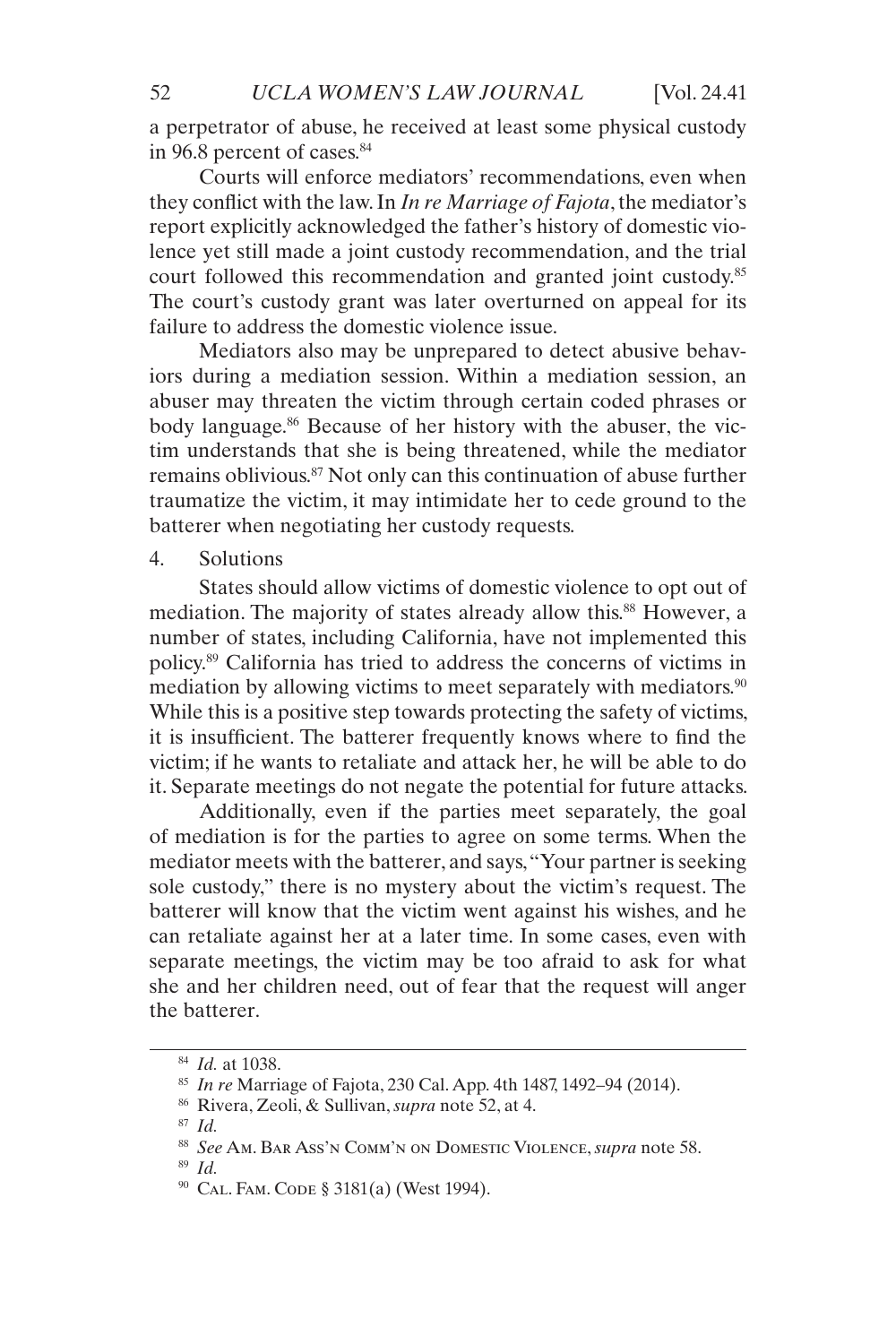If mediation is going to be conducted with couples with domestic violence histories, it is essential that mediators be highly trained on power differentials. Some advocates believe that a mediator can deal with power imbalances by exercising his or her own power in the mediation.<sup>91</sup> Under this model, the mediator lays out ground rules, chooses the topics of discussion, decides who may speak and for how long, and determines which spouse may present a proposal to the other.<sup>92</sup> These mediators are trained to watch for specific behaviors indicative of power imbalances, such as threats, insults, glaring, and passivity.93 With proper training, it is possible for mediators to become more adept at working with couples with histories of domestic violence.

Another way to moderate power imbalances in mediation is to allow the victim to bring an attorney to advocate on her behalf. "Research in Maine has shown that the presence of attorneys moderates power imbalances and decreases the likelihood of unfairness. The attorney can act as a support person and as a spokesperson for the victim."94 Under the California Family Code, attorneys are not allowed to advocate for their clients during a mediation, and can be excluded from mediation by the mediator.<sup>95</sup> This provision should be changed to allow for attorneys to attend mediation sessions and speak on behalf of their clients, especially in cases of domestic violence.

#### B. *Litigation Abuse*

While mediation poses problems for victims, litigated custody battles also create opportunities for abuse. "Litigation abuse" is defined as the batterer's use of the court system as a tool of coercive control over the victim.<sup>96</sup> Batterers often pursue litigation abuse as a tactic for several reasons: it is one of the few remaining ways that they can control a victim after separation, it can drain the victim's financial resources, and family courts allow for parties to demand many hearings.

1. Litigation as the Only Contact Left

Litigation abuse is a common tactic for batterers because it is often the only way left for batterers to stay in contact with their victims.97 After the end of a relationship, a victim typically try to put

<sup>91</sup> Ver Steegh, *supra* note 51, at 186.

<sup>92</sup> *Id.*

<sup>93</sup> *Id.*

<sup>94</sup> *Id.* at 200.

<sup>95</sup> Cal. Fam. Code § 6303(a) (West 2013).

<sup>96</sup> Bowles et al., *supra* note 55, at 22.

<sup>97</sup> Przekop, *supra* note 1, at 1061.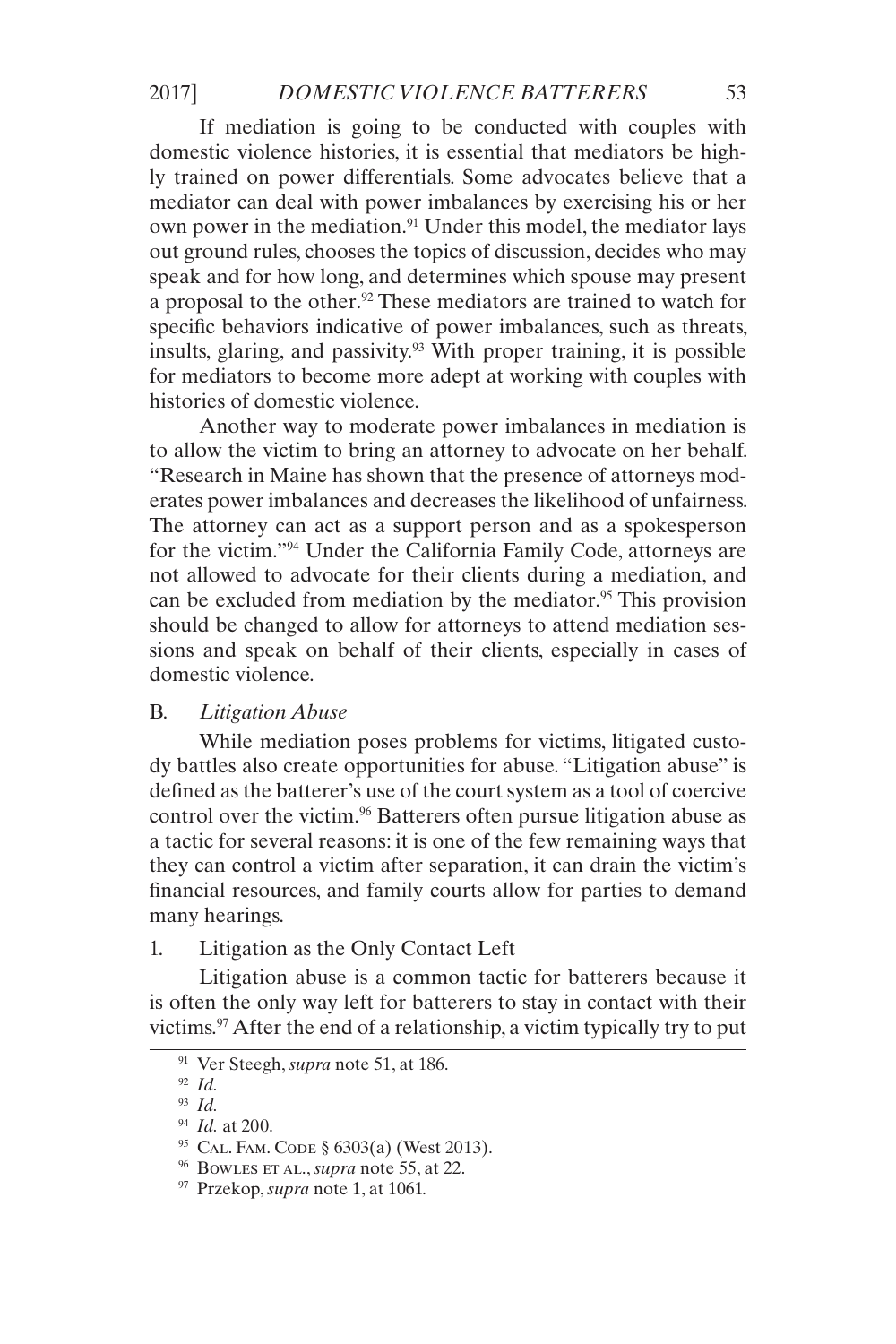distance between herself and the batterer. But when a batterer files a motion in court, the victim is forced to respond.98 Even if a victim has a restraining order or criminal protective order against the batterer, if the batterer files a motion to modify custody or visitation, then the batterer may get the chance to see the victim in court.<sup>99</sup>

#### 2. Financial Motives for Litigation Abuse

Litigation is expensive. Batterers may pursue custody litigation in order to financially drain their victims, as custody litigation is costly.100 A study of custody expenses for battered women found that their average court-related costs exceeded \$90,000.101 These expensive proceedings are often a hardship for battered women, as women's income tends to decrease significantly after divorce. "[O] ne study noted that the average post-divorce per capita income of wives and children approximates 68 percent of their before-divorce per capita income; whereas, the per capita income of husbands increased by 182 percent after divorce."102 Victims of domestic violence are also likely to face even more dire economic conditions than other women going through divorce. Victims of domestic violence may also have suffered from economic abuse throughout the marriage, where the abuser prevented the victim from having money of her own or hid the family's money from her.103 By the time of divorce, she may have very limited financial resources left.

When abused women are forced to spend all of their resources on fighting custody proceedings, it may seriously impact their ability to stay away from the batterer. Some research has found that when victims have limited resources to pay for legal representation, they may return to their abusive relationships at a rate of around 50 percent.104 Batterers may thus coerce victims into returning to the relationship by draining them of economic resources, leaving victims without other options for financial stability.

Victims may also lose their jobs as a result of litigation abuse. If the victim is constantly required to appear in court to attend hearings, she may miss many days of work.<sup>105</sup> While most employers

<sup>98</sup> *Id.*

<sup>99</sup> *Id.*

<sup>100</sup> Bancroft, Silverman & Ritchie, *supra* note 23, at 141.

<sup>101</sup> Hannah and Goldstein, *supra* note 9, at 14–24.

<sup>102</sup> Przekop, *supra* note 1, at 1062–63 (referring to Marsha Garrison, *Equitable Distribution in New York: Results and Reform*, 57 Brook. L. Rev. 621, 720 tbl.55 (1991)).

<sup>103</sup> Susan L. Pollet, *Economic Abuse: The Unseen Side of Domestic Violence*, 83 N.Y. St. B.A. J. 40, 41 (Feb. 2011).

<sup>104</sup> Jaffe & Crooks, *supra* note 10, at 10.

<sup>105</sup> Przekop, *supra* note 1, at 1083.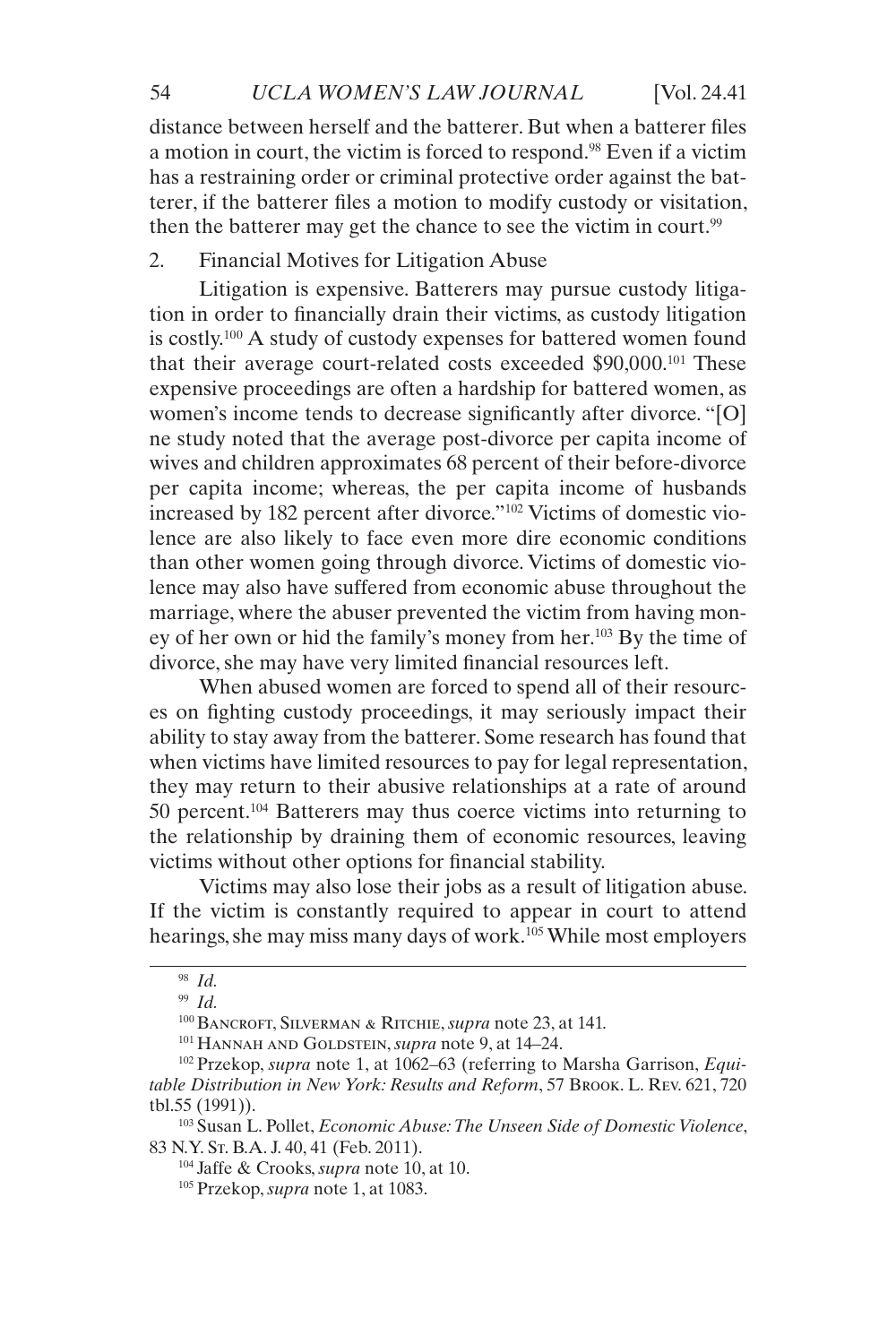will excuse a few absences, if the victim continues to miss work for months on end, she may risk losing her job.106

#### 3. Frequency of Motions Allowed in Family Court

Court processes are easy for batterers to exploit because family court proceedings typically lack finality and are susceptible to frequent motions for updates and changes.<sup>107</sup> In most areas of law, final judgments and settlements end litigation, but verdicts in family court are open to frequent modifications.<sup>108</sup> Because custody agreements are formulated based on the child's best interest and based on the situation of each parent, as the child's interests change or a parent's situation changes, opportunities to revise the custody agreement arise.<sup>109</sup> Batterers may petition for changes to custody every time there is a minor change in the child or parent's situation.

#### 4. Power Differentials in Representation

While batterers commonly hire attorneys to represent them in custody proceedings, most victims do not.110 Many victims cannot afford to hire an attorney.111 This places victims at a serious disadvantage in custody proceedings. Parents represented by attorneys are more likely to be awarded custody than parents who are not so represented.112 Without an attorney, victims may have trouble navigating the court system and understanding court rules and procedures.<sup>113</sup>

Even if neither parent can afford an attorney, the batterer can use the power differential between himself and the victim to his advantage in court. When both parents proceed *pro se*, the batterer is allowed direct access to the victim in and out of court.114 The batterer negotiates custody directly with the victim, which allows him a substantial amount of contact. The batterer may also be able to cross-examine the victim on the witness stand in court, often a traumatic experience for the victim.

#### 5. Tactics of Litigation Abuse

Litigation provides many opportunities for batterers to abuse victims.115 "Such measures [have] included requests for emergency

<sup>110</sup> *Id.* at 1062.

<sup>106</sup> *Id.*

<sup>107</sup> *Id.* at 1063.

<sup>108</sup> *Id.*

<sup>109</sup> *Id.*

<sup>112</sup> Ver Steegh, *supra* note 51, at 167.

<sup>113</sup> Przekop, *supra* note 1, at 1063.

<sup>114</sup> Bowles et al., *supra* note 55, at 26.

<sup>115</sup> Watson & Ancis, *supra* note 20, at 176.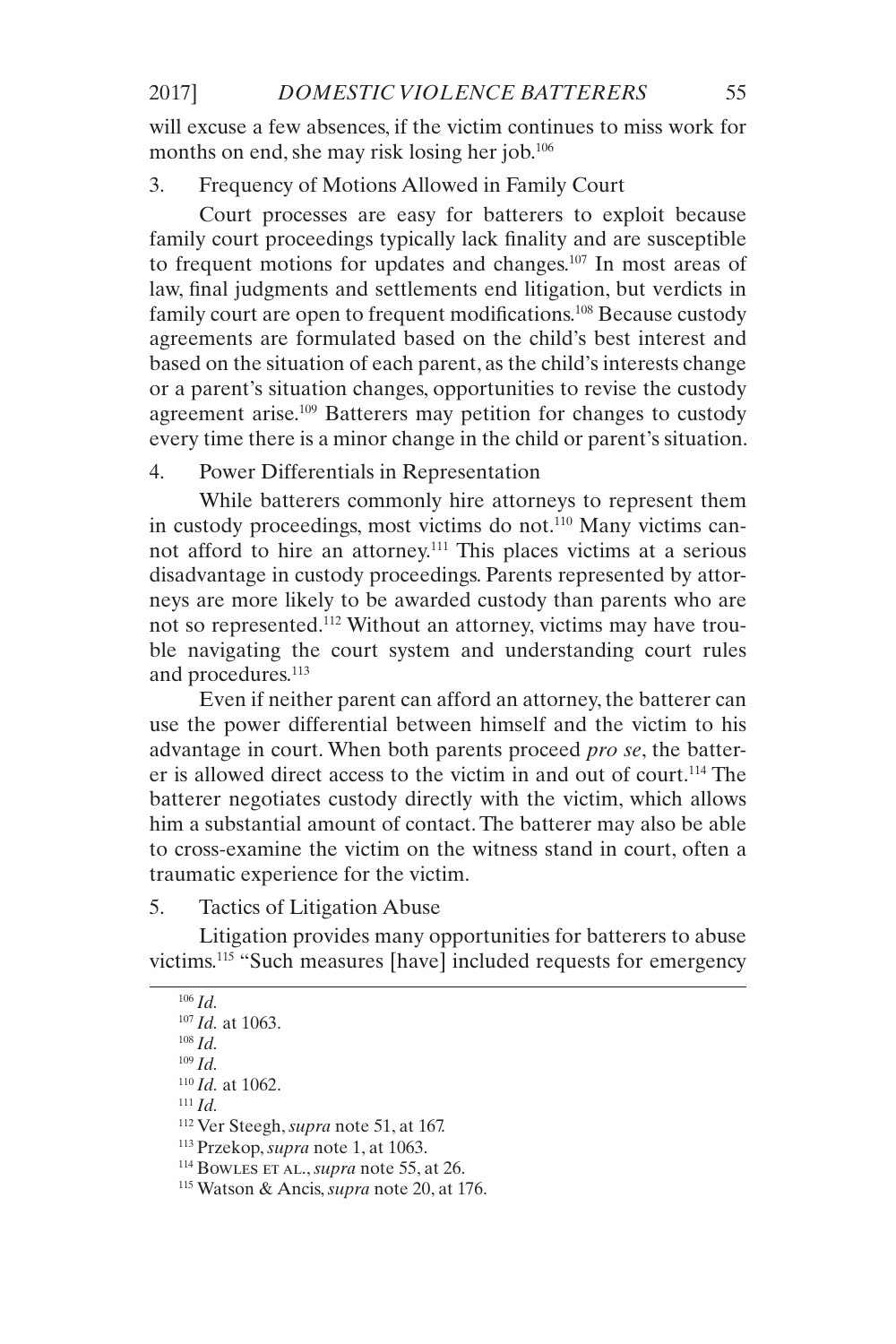hearings, multiple charges of contempt, failing to supply appropriate documents, and accusations against the participants."116 The National Council of Juvenile and Family Court Judges notes that abusive parents frequently make multiple appearances "seeking to undo orders that they perceive to be unfavorable to them, even in the absence of any change in circumstance between hearings."117 Batterers may request continuances or otherwise seek to postpone final judgment.118 Each time the batterer files a motion, he has another opportunity to continue his reach into the victim's life.

#### 6. Solutions

Family courts can, on their own authority, order the party bringing excessive motions to pay the attorney's fees and costs of the opposing party.119 Courts also have other options to discipline a batterer who files excessive motions. Courts can ban the batterer from filing any further actions or motions against the victim without permission from the court, find the batterer in contempt of court, or refer the batterer's attorney for disciplinary action.120 In one such case, the California Court of Appeal wrote that the batterer's appeals were "[T]otally devoid of merit and were brought merely to continue an ongoing harassment of his ex-wife over custody of their child. . . . His actions are a sham, frivolous in nature, an abuse of the court system and deserving of an appropriate sanction."121 The court imposed financial sanctions on the batterer and ordered him to pay attorney's fees to the victim.

If the batterer files frivolous actions against the victim in another civil court, victims have the option to fight back through their own legal processes. If a batterer files a frivolous motion against a victim in a federal court, the victim can ask the judge to sanction the batterer under Rule 11 of the Federal Rules of Civil Procedure.<sup>122</sup> This rule allows judges to deter abusive conduct in the courts and can result in monetary damages being awarded to the victim of the litigation abuse.<sup>123</sup>

Most batterers' claims against victims are filed in state courts, and thus the Federal Rules of Civil Procedure do not apply. However, some state legislatures have enacted analogous provisions.124

<sup>116</sup> *Id.*

<sup>117</sup> Bowles et al., *supra* note 55, at 22.

<sup>119</sup> *Id.* at 23.

<sup>120</sup> HANNAH & GOLDSTEIN, *supra* note 9, at 14-27.

<sup>121</sup> *In re* Marriage of Kim, 208 Cal. App. 3d 364, 373 (1989).

<sup>122</sup> Przekop, *supra* note 1, at 1088.

<sup>123</sup> *Id.*

<sup>124</sup> *How Anti-SLAPP Laws Work*, Domestic Shelters (Nov. 4, 2015), https://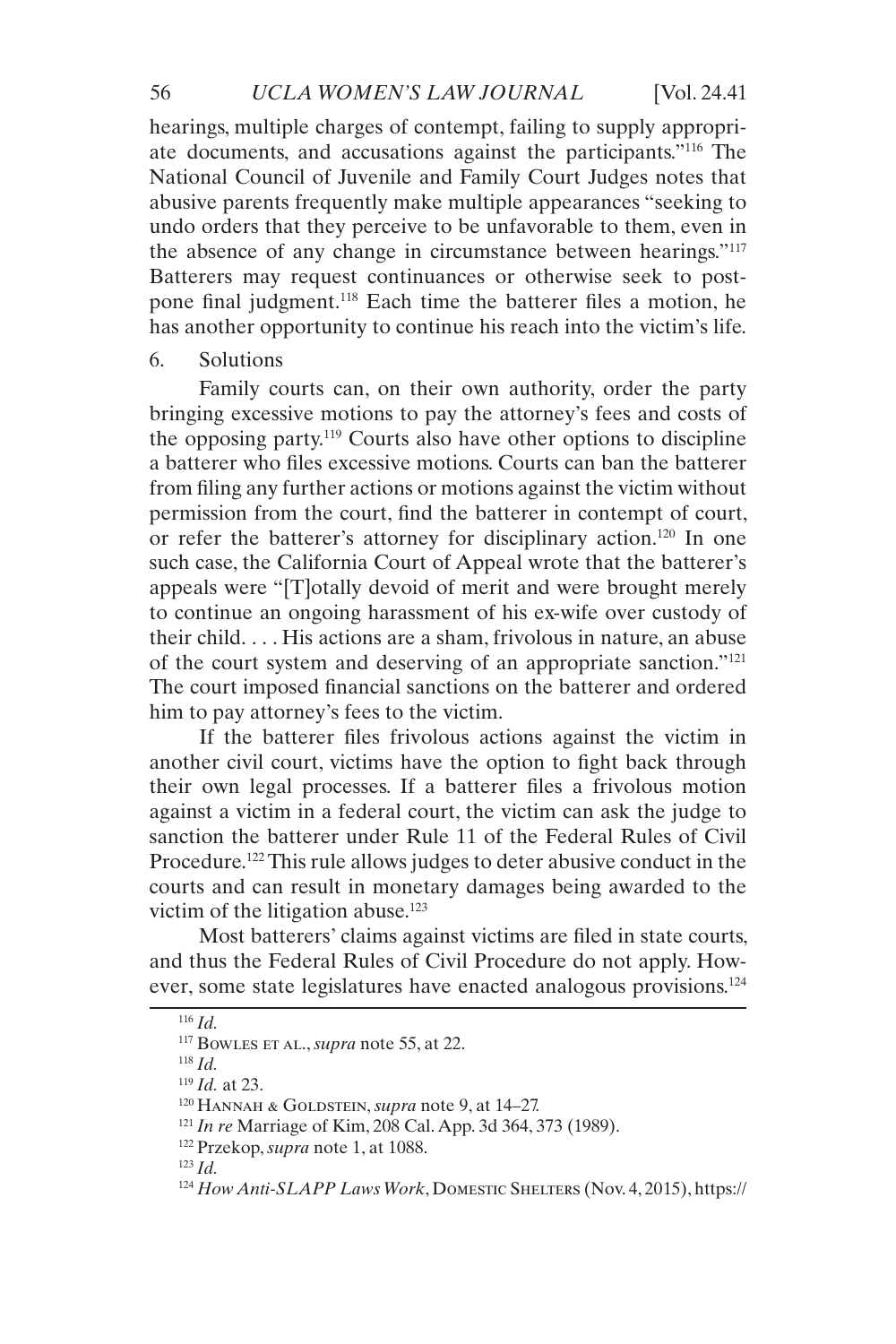Twenty-eight states, including California and Massachusetts, have enacted "anti-SLAPP" (Strategic Litigation Against Public Participation) laws, which protect individuals from being sued frivolously.125 For example, the Supreme Judicial Court of Massachusetts applied the Massachusetts anti-SLAPP law in a 2002 case. In that case, the court sanctioned an ex-boyfriend who filed a civil complaint against his ex-girlfriend to retaliate against her after she filed for a restraining order.<sup>126</sup> Applying the state's anti-SLAPP provision, the court determined that the burden shifted to the ex-boyfriend to demonstrate, by a preponderance of the evidence, that the ex-girlfriend's petition was "devoid of any reasonable factual support or any arguable basis in law."<sup>127</sup> The court, finding no such evidence, ordered the ex-boyfriend to pay the ex-girlfriend's costs and attorney's fees.128 More courts can take advantage of these provisions to deter batterers from committing litigation abuse.

C. *Custody*

Custody is the area of family law most susceptible to abuse from batterers. Because of the high stakes for the victim and children in custody proceedings, batterers can take advantage of the victim's fear and demand significant custody rights for the purpose of staying involved in the victim's life indefinitely.

#### 1. Batterers' Threats About Custody

Even before the first court appearance in a dissolution proceeding, the batterer may have already made threats about custody to abuse and control the victim. Many batterers threaten that if the victim leaves, the batterer will be able to take the children away through a custody action. This is one of several common threats that batterers make to try to stop their victims from ending the relationship. "In a pilot study of 94 battered women's experiences with child custody, batterers' threats to keep the women from leaving included hurting the children (25 percent), kidnapping the children (25 percent), and taking the children through a custody action (35 percent). In this sample, 20 percent of the women reported returning to the batterers at least once because of these threats."129 Batter-

<sup>127</sup> *Fabre*, 436 Mass. at 524.

<sup>128</sup> *Id.* at 525.

<sup>129</sup> Marsha B. Liss & Geraldine Butts Stahly, *Domestic Violence and Child Custody*, in Battering and Family Therapy: A Feminist Perspective 175, 181–

www.domesticshelters.org/domestic-violence-articles-information/how-antislapp-laws-work#.Vv7aAZMrLfZ. [https://perma.cc/Q6N3-GCXF].

<sup>125</sup> *Id.*

<sup>126</sup> Fabre v. Walton, 436 Mass. 517, 524 (2002); *see also* S.A. v. Maiden, 229 Cal. App. 4th 27 (2014).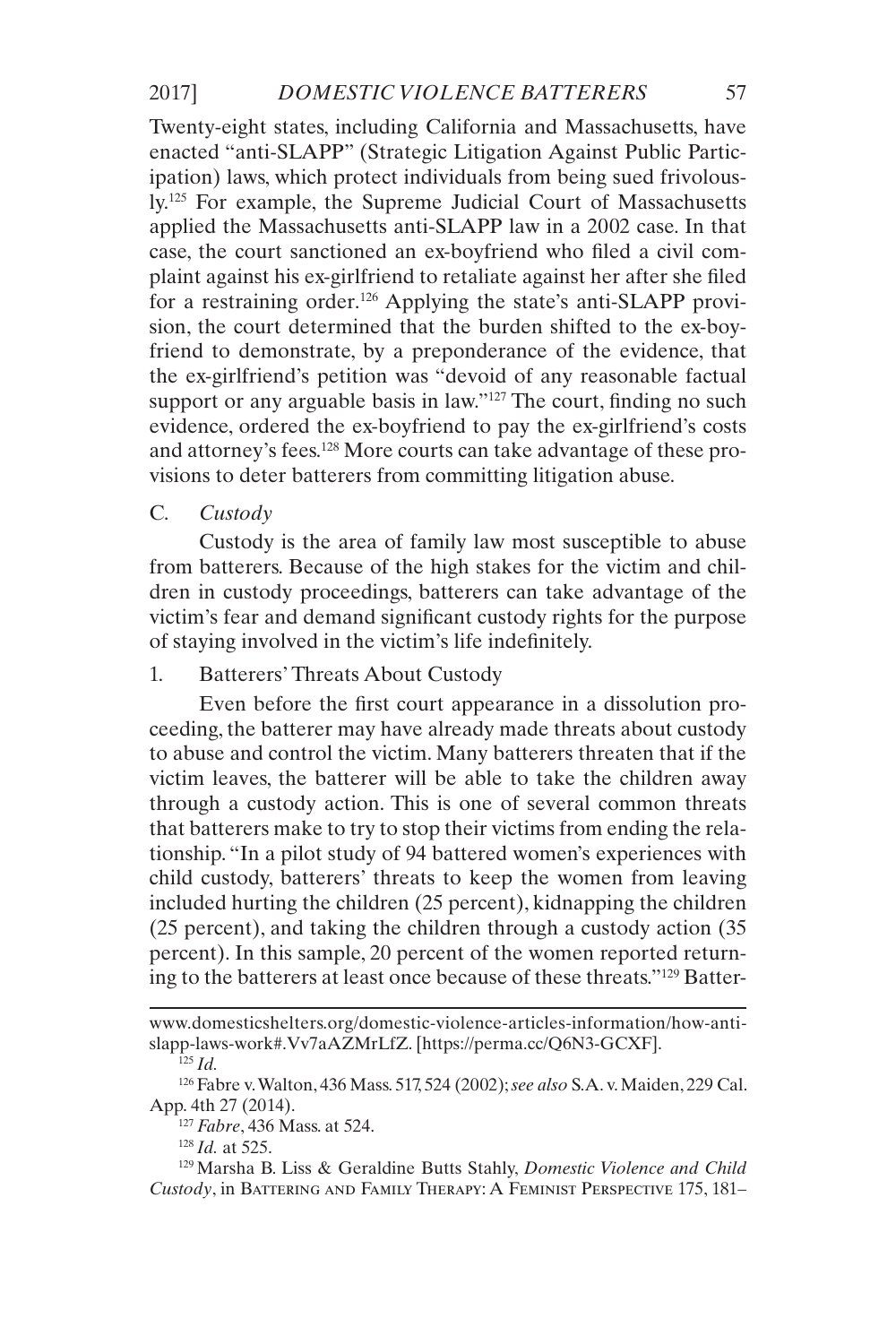ers make threats involving custody because such threats effectually scare victims into staying with the batterer.

#### 2. Custody Does Go to Batterers

Batterers' threats about custody are not hollow; custody does frequently go to batterers. While in many cases victims do receive full custody, many batterers continue to receive joint custody.<sup>130</sup> A project in Massachusetts found that out of 40 men who had abused their wives and children, 15 were granted sole or joint physical custody by the courts.<sup>131</sup>

Batterers are more likely to seek custody of children than non-batterer fathers.<sup>132</sup> Some researchers have found that men who abuse their partners contest custody at least twice as often as non-batterer fathers.133 Batterer fathers tend to stay highly involved in children's lives after divorce, in contrast to the general trend of fathers gradually disengaging from their children following divorce.<sup>134</sup>

Despite laws that require judges to consider domestic violence in their decisions, many judges still wish to give some amount of custody to batterers. A general belief exists in some courts that joint custody is in the best interest of children, despite the fact that no studies have shown that joint custody leads to better outcomes for children in families with a history of domestic violence.135 Other scholars suggest that courts continue to give joint custody to batterers to reassure the batterer he "still has a central role to play in the child's life."136 This prioritization of the batterer's needs over the needs of the children and victim is highly troubling and pervasive.

#### 3. Custody Gives Batterers a Tool for Abuse

When batterers are granted custody, they can use the children as a mechanism to stay involved in the life of their victims.

<sup>82 (</sup>Marsali Hansen & Michèle Harway eds., 1993).

<sup>130</sup> Daniel G. Saunders, *Research Based Recommendations for Child Custody Evaluation Practices and Policies in Cases of Intimate Partner Violence*, 12 J. of Child Custody 71, 82 (2015).

<sup>&</sup>lt;sup>131</sup> DOMESTIC VIOLENCE LEGAL EMPOWERMENT AND APPEALS PROJECT, RATES at Which Accused and Adjudicated Batterers Receive Sole or Joint Custody (2013), http://www.dvleap.org/LinkClick.aspx?fileticket=97ddo5p-FEso%3D&tabid=1118 [https://perma.cc/S3C4-DU25].

<sup>132</sup> *Id*.

<sup>133</sup> *Id*.

<sup>134</sup> Jennifer L. Hardesty & Lawrence H. Ganong, *How Women Make Custody Decisions and Manage Co-Parenting with Abusive Former Husbands*, 23 J. of Soc. & Pers. Relationships 543, 554 (2006).

<sup>135</sup> Bancroft, Silverman & Ritchie, *supra* note 23, at 150.

<sup>136</sup> Dalton, Carbon & Olesen, *supra* note 15, at 22.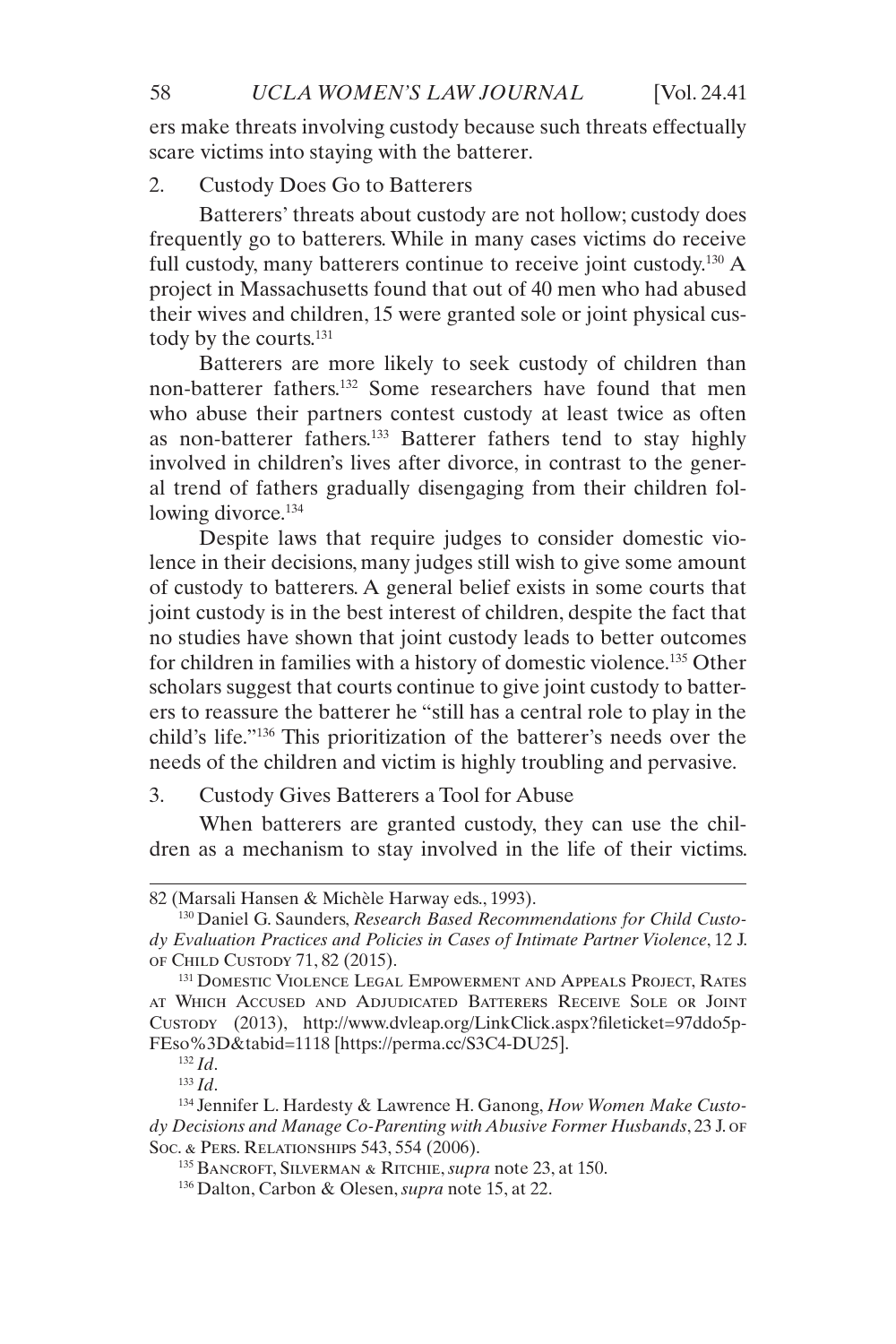In one study, 70 percent of domestic violence victims interviewed reported that batterers used the children to stay involved in the victims' lives.137

Batterers granted joint custody often use custody as an excuse to stay in communication with the victim. Because of the history of the power dynamics between the couple, batterers "tend to use the power of joint parenting to exert control over the other parent."138 Batterers may "gain access to victims by manufacturing reasons to 'discuss' child rearing or by insisting upon joint attendance at school events, parent-teacher meetings, or medical appointments. They can also withhold consent for a child's counseling, medical procedures, and extra-curricular school events."139 In this way, batterers stay involved in the victims' lives and continue to abuse them.

Batterers can use custody as an opportunity to pass threatening messages through children and back to their mothers.140 One victim reported that her child told her, "Daddy is going to kill me with a gun. He's told me that he bought a book of 1001 ways to murder somebody."141 Another victim reported that the batterer "used his 3-year-old to deliver threats: 'Does mommy have a boyfriend? Tell mommy I'll kill her if she has a boyfriend.'"142

Other batterers manipulate victims through disrupting child care routines. In some cases, batterers deliberately upset family routines to punish victims for the separation. In one case, a mother reported that the batterer would show up in the middle of the child's nap time in order to disturb the family.<sup>143</sup> Other batterers have frequently failed to appear for scheduled visits or arrived late.144 These disruptions disturb the family routine and leave the mother and children feeling disoriented. One mother described such disruptions, stating, "We were splitting up, but he was still controlling my life."145 One author notes that such disruptions contain "a powerful message about the abuser's ability to continue to

<sup>137</sup> Ruth E. Fleury-Steiner et al., *"No Contact, Except . . .": Visitation Decisions in Protection Orders for Intimate Partner Abuse*, 11 Feminist Criminology 3, 4 (2014).

<sup>138</sup> Saunders, *supra* note 130, at 82.

<sup>139</sup> *Id*. at 82–83.

<sup>140</sup> Judith Wuest et al., *Intrusion: The Central Problem for Family Health Promotion Among Children and Single Mothers After Leaving an Abusive Partner*, 13 Qualitative Health Res. 597, 602 (2003).

<sup>141</sup> Hardesty & Ganong, *supra* note 134, at 555.

<sup>142</sup> Wuest et al., *supra* note 140, at 602.

<sup>143</sup> *Id.* at 605.

<sup>144</sup> *Id.*

<sup>145</sup> *Id.*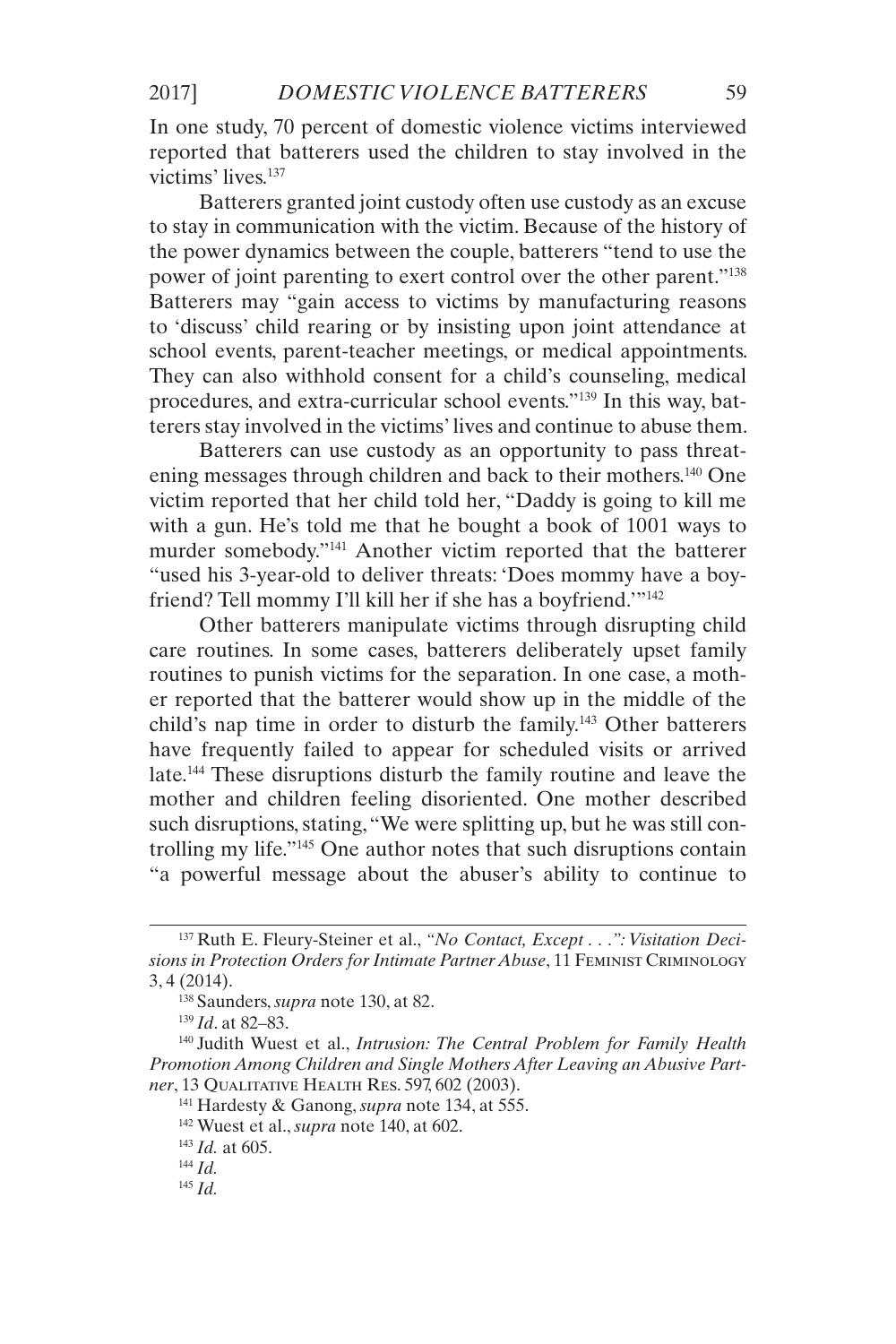disrupt his or her partner's life, and the necessity that it be arranged around the abuser's needs."146

#### 4. Solutions

Courts should seriously consider the risks of granting any amount of custody to a batterer. All states have enacted statutes that require courts to consider domestic violence evidence in custody cases, and about half have a rebuttable presumption against giving custody to a batterer.147 In California, Family Code Section 3044 reads: "Upon a finding by the court that a party seeking custody of a child has perpetrated domestic violence against the other party seeking custody of the child or against the child or the child's siblings within the previous five years, there is a rebuttable presumption that an award of sole or joint physical or legal custody of a child to a person who has perpetrated domestic violence is detrimental to the best interest of the child, pursuant to [Family Code] Section 3011. This presumption may only be rebutted by a preponderance of the evidence."148

Rebuttable presumption statutes provide an excellent way to prevent abusive parents from obtaining custody of children. This presumption is triggered if one parent was convicted of domestic violence against the other parent or if any court has found that the parent committed domestic violence against the other parent or the children.149 One study found that in states with a rebuttable presumption statute, more custody orders were granted to the victim-mothers, and the batterer-fathers' visits were limited through restrictive conditions and a structured schedule.150

If a batterer does receive some form of custody, courts can still work to protect the victim from excessive in-person contact with him. To avoid unnecessary and potentially abusive communication between the victim and the batterer, courts can work out a custody plan in advance that contains a very detailed and precise visitation order, so there is no need for ongoing interpretation.151 A detailed visitation order will prevent the batterer from exploiting

<sup>146</sup> Dalton, Carbon & Olesen, *supra* note 15, at 22.

<sup>147</sup> *See* Am. Bar Ass'n Comm'n on Domestic Violence, *supra* note 40.

<sup>148</sup> Cal. Fam. Code § 3044 (West 2004).

<sup>&</sup>lt;sup>149</sup> Children and Domestic Violence, CAL. CTS., THE JUDICIAL BRANCH OF Cal., http://www.courts.ca.gov/1268.htm [perma.cc/8FZT-A2R9].

<sup>150</sup> Allison Morrill et al., *Child Custody and Visitation Decisions When the Father Has Perpetrated Violence Against the Mother*, 11 Violence Against Women 1076, 1101 (2005).

<sup>151</sup> Dalton, Carbon & Olesen, *supra* note 15, at 28–9.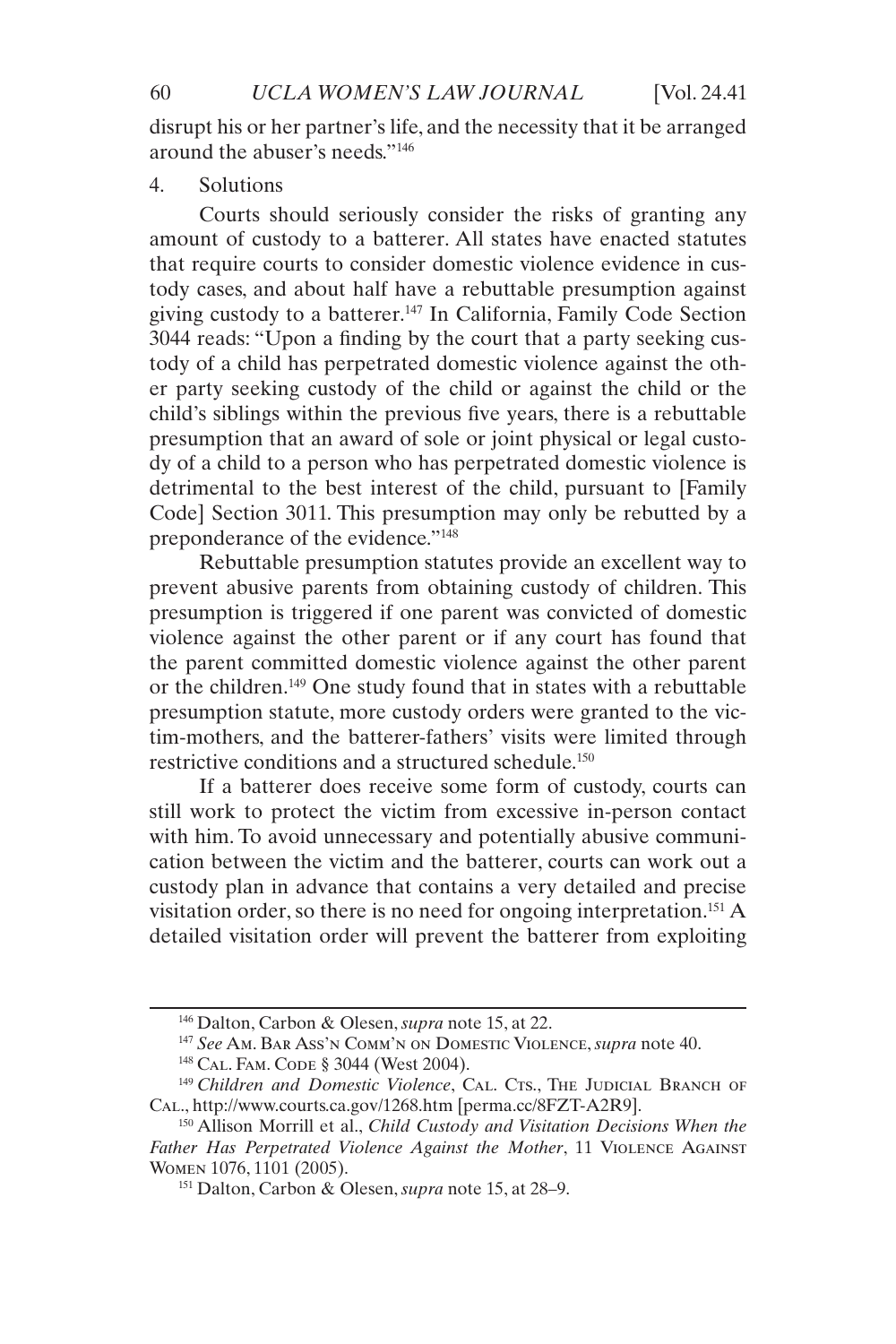any vagueness for the purpose of contacting the victim or bringing the victim back to court to resolve the dispute.<sup>152</sup>

Courts should also consider implementing supervised exchange agreements. In a supervised exchange agreement, the abuser does not collect the child directly from the victim, but instead from a third-party, such as the child's school.<sup>153</sup> This remedy can be excellent when the abuser does not pose a threat to the child directly, but direct exchanges with the victim could be problematic and conflict-provoking.154 This method also avoids re-traumatizing the victim by lessening the constant in-person contact between her and the abuser and reducing the chance that children will witness physical abuse.155

#### D. *Supervised Visitation*

#### 1. The Uses of Supervised Visitation

Sometimes a judge does not feel that it would be safe for a child and a batterer to be alone together, but the judge still wants to keep the batterer involved in the child's life.156 In these cases, courts may assign supervised visitation.157 Supervised visitation is contact between a child and a parent that takes place in the presence of a third party, who monitors safety during the contact.158

Supervised visitation is common in cases of domestic violence. Studies have found that many batterers are granted supervised visitation with children, even when there is a substantiated claim of domestic violence.159 One study found that 80 percent of fathers with a known history of domestic violence still received visitation.<sup>160</sup>

Supervised visitation can encompass a range of services, including, at its most intensive level, one-to-one supervision with a trained observer present at all times.161 There are also less intensive options for supervision available, including exchange supervision,

<sup>152</sup> *Id.* at 29.

<sup>153</sup> Peter G. Jaffe, Claire V. Crooks & Frances Q.F. Wong, *Parenting Arrangements After Domestic Violence*, 6 J. of the Ctr. for Fams., Children & the Cts. 95, 104 (2005).

<sup>154</sup> *Id.*

<sup>155</sup> *Id.*

<sup>156</sup> Robert B. Straus, *Supervised Visitation and Family Violence*, 29 Fam. L.Q. 229, 229 (1995).

<sup>157</sup> Jaffe, Crooks & Wong, *supra* note 153, at 103–04.

<sup>158</sup> Straus, *supra* note 156, at 229.

<sup>159</sup> Fleury-Steiner, *supra* note 137, at 7.

<sup>160</sup> *Id*.

<sup>161</sup> Straus, *supra* note 156, at 234–35.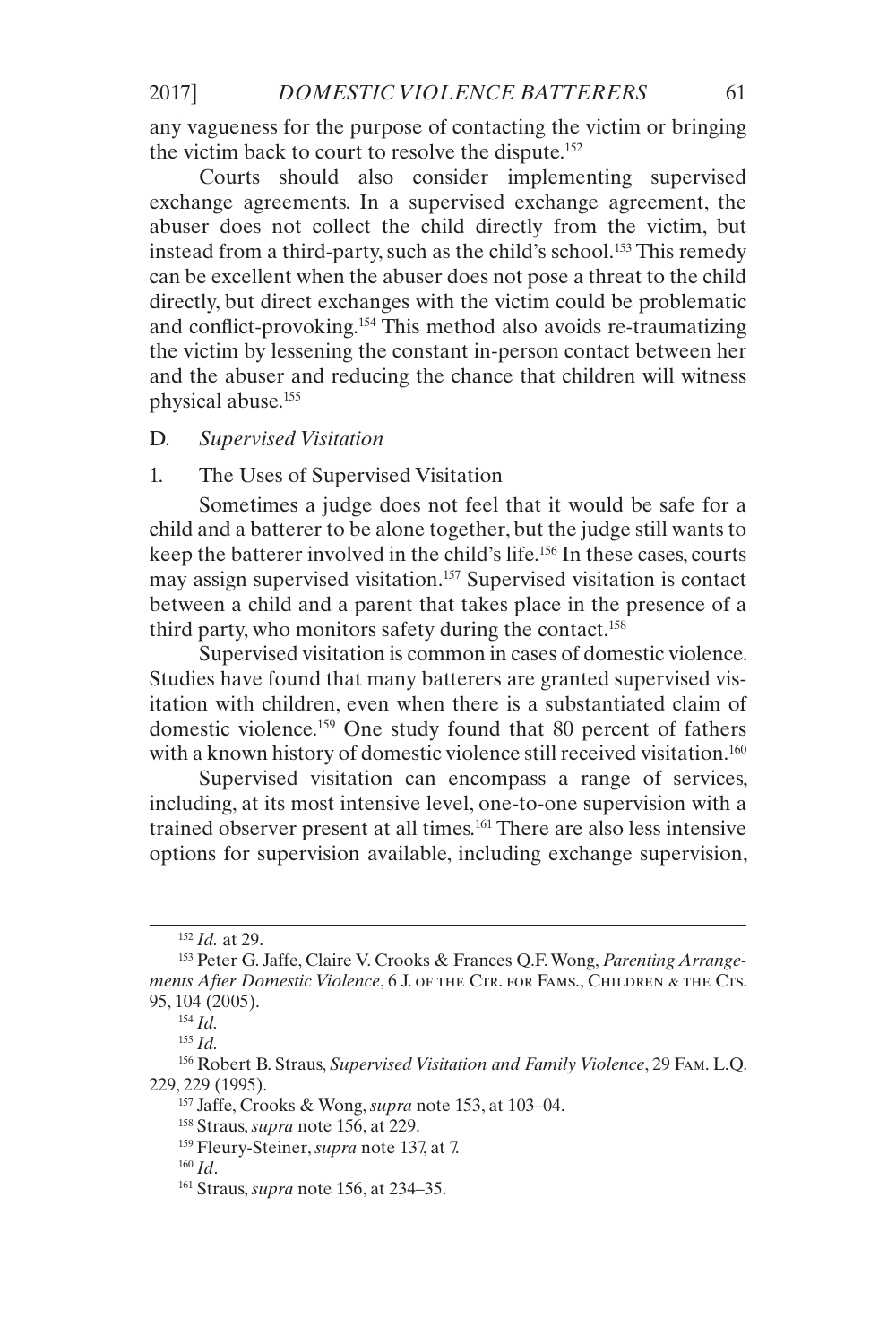under which only the transfer of children at the start and end of visits is monitored.162

Supervised visitation can be a good resource for courts that wish to keep a batterer in the child's life. Supervised visits occur in a safe setting, where the batterer cannot physically harm the child.<sup>163</sup> If the batterer initiates aggressive or manipulative behaviors, the supervisor can intervene.<sup>164</sup> Supervised visits can also reduce a victim's anxiety about the child's contact with the batterer, because the victim knows that the batterer is being carefully monitored.165 Battered women report feeling less anxiety after the court has instituted supervised visitation.166

Supervised visitation still has its limitations. First, there are concerns that many supervisors at supervised visitation centers have not been well-trained in detecting abusive behaviors.<sup>167</sup> A supervisor must be trained to be vigilant to not only signs of physical abuse, but also verbal or emotional abuse.168 Second, supervised visitation is not a universal solution that works for every case. Advocates worry that courts assign supervised visitation too readily, without addressing fundamental questions about whether it is in the best interest of the child to continue to have contact with the batterer.169 Third, supervised visitation is always a temporary measure, and courts must have a plan for what will happen when the supervised visitation period ends.170 Courts should continuously evaluate the batterer's progress throughout supervised visitation and ensure total compliance before awarding the batterer any custody.171 Courts should not transition a batterer from supervised visitation to unsupervised visits merely because the cost of supervised visitation is high; the court should only end supervised visitation when there is evidence that it is safe for the batterer to be alone with the child.

2. The Risk of Supervised Visitation Becoming a Tool of Abuse Sadly, though many parents use supervised visitation as a chance to reconnect with their children, some batterers use

<sup>166</sup> *Id.* at 239.

<sup>167</sup> Jaffe, Crooks & Wong, *supra* note 153, at 103–04.

<sup>168</sup> *Id.*

<sup>169</sup> Elizabeth Barker Brandt, *Concerns at the Margins of Supervised Access*  to Children, 9 J.L. & FAM. STUD. 201, 205-06 (2007).

<sup>170</sup> Jaffe, Crooks & Wong, *supra* note 153, at 103. <sup>171</sup> *Id.*

<sup>162</sup> *Id.* at 234.

<sup>163</sup> *Id.* at 238.

<sup>164</sup> *Id.* <sup>165</sup> *Id.*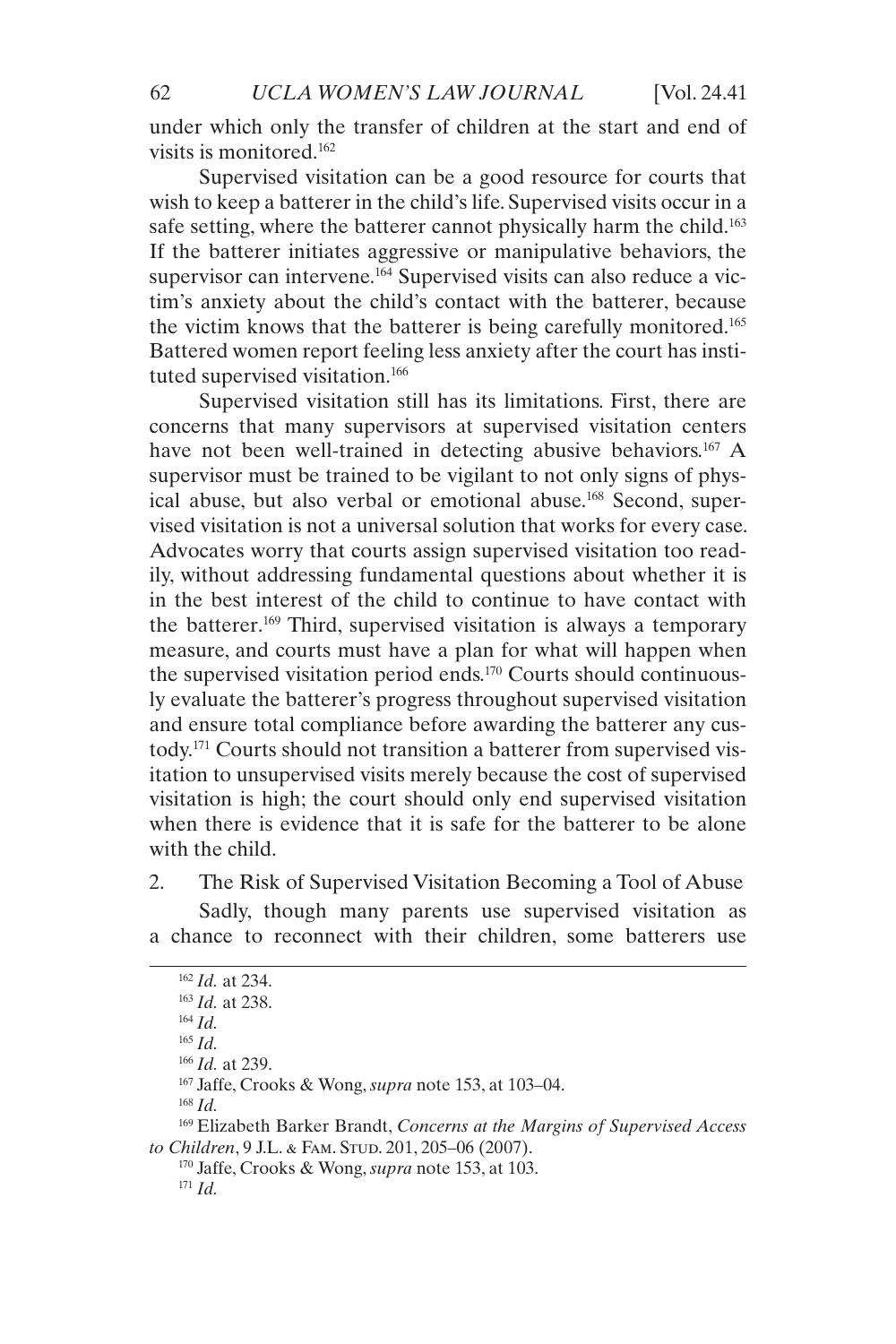supervised visitation as an opportunity to continue to abuse their ex-partners.

While supervised visitation centers address some of the problems of batterer abuse, some forms of abuse are still possible inside the visitation center.172 Even though a batterer may not be able to physically hit the child in the visitation center, he may be able to exhibit other abusive behaviors. Some batterers have passed threatening notes to their children at supervised visitation centers.173 Some batterers have whispered threats to their children, out of hearing range of visitation center staff.174

Some batterers do not use supervised visitation to focus on the children at all, but instead remain focused on their victims. For example, some batterers use visitation as a chance to gather information about victims to plan an assault or stalking by asking the children about their mother's address, job, or routines.175 In addition, the visitation center itself can give the batterer an opportunity to attack. The batterer knows that his victim will be present at the supervised visitation center to drop off her children. He can plan an assault accordingly, or follow her home after a visit. In one case, a woman was murdered in the parking lot of a supervised visitation center while bringing her child for visitation.176

3. Solutions

Courts should consider assigning supervised visitation only in cases where it would be healthy for the child to continue to have contact with the batterer. In cases where the batterer has a history of using manipulation or emotional abuse, child-parent conversations must be actively monitored by a trained supervisor. Courts should receive status updates on how supervised visitation is going and not hesitate to end visitation if the batterer behaves inappropriately.

Supervised visitation centers must ensure their facilities and parking lots are safe for domestic violence victims and their children. Extra security guards should be stationed in the parking lots when domestic violence victims will be dropping off their children. Visitation centers also must take care to ensure a batterer is not able to follow a victim home after pick-up at the visitation center.

E. *Child Support*

1. Child Support as a Tool of Abuse

<sup>172</sup> Bancroft, Silverman & Ritchie, *supra* note 23, at 138.

<sup>173</sup> *Id.*

<sup>174</sup> *Id.*

<sup>175</sup> *Id.* at 136.

<sup>176</sup> *Id.*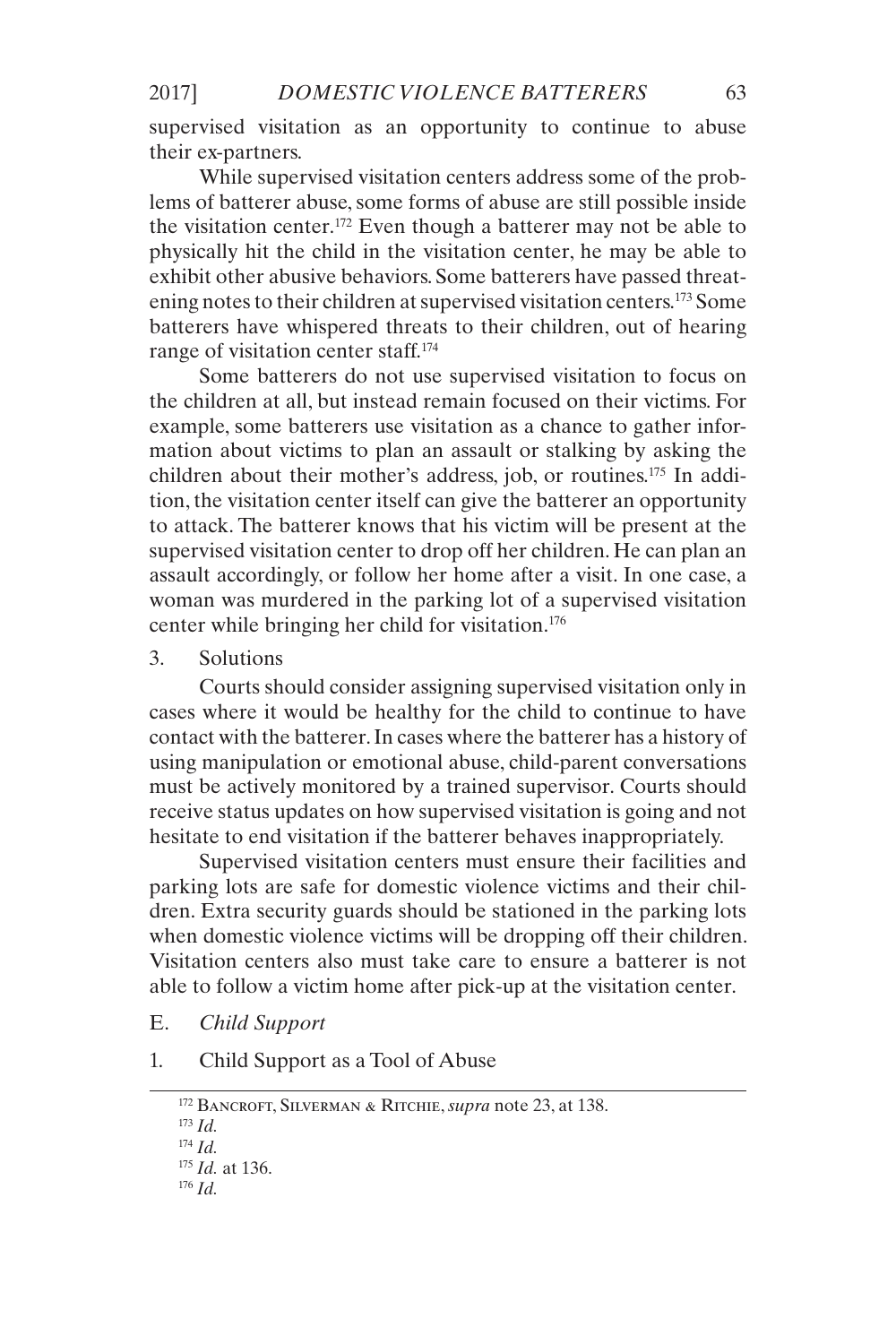For many families, court-ordered child support is an important tool to help families stay financially stable after divorce. But in domestic violence cases, child support payment disputes can give batterers another opportunity to try to exert control over their victims<sup>177</sup>

Many victims, out of fear of the batterer, are afraid to file for the child support that their children need. One victim said that going after child support from her batterer "would be like poking a stick at a snake."178 Many women report lowering or waiving their requests for child support because they feared further physical violence.179 Research on child support awards indicates that the more fear a mother has of the father, the lower the child support award will be.<sup>180</sup> After an initial award of a low amount of child support, many women are afraid to return to court to ask for an increase, even if their children's needs have increased since the award.<sup>181</sup>

Batterers may use child support disputes as a bargaining chip in their divorce arguments with their victims. Batterers often focus on the balance between child support and custody.182 When a father takes on a larger share of the custody, often his child support obligation is reduced.<sup>183</sup> Some batterers may petition the court for custody, even though they do not want custody. They do so solely in order to reduce their child support payments.184 These custody requests often make victims afraid for their children's safety, and may make victims more likely to acquiesce on other demands.185 Some batterers may even ask for custody specifically to retaliate against the mother, because she requested child support.<sup>186</sup>

A batterer may also use child support obligations as an excuse to stay very involved in the victim's life.187 Some batterers may feel that paying support gives them a right to dictate how the victim should live.<sup>188</sup> Batterers may ask the children questions about the

<sup>180</sup> *Id.*

<sup>181</sup> *Id.* at 610.

<sup>183</sup> *Id.*

<sup>184</sup> *Id.*

<sup>177</sup> Watson & Ancis, *supra* note 20, at 176.

<sup>178</sup> Tyra Lindquist, *Child Support and Domestic Violence*, Wash. St. Coalition Against Domestic Violence 1, 5 (June 2006), http://wscadv.org/wp-content/uploads/2015/06/Child-Support-and-Domestic-Violence.pdf [https://perma.cc/RCN2-Q9C3].

<sup>179</sup> Hardesty, *supra* note 6, at 606.

<sup>182</sup> Bancroft, Silverman & Ritchie, *supra* note 23, at 142.

<sup>186</sup> Przekop, *supra* note 1, at 1071.

<sup>187</sup> Lindquist, *supra* note 178, at 5.

<sup>188</sup> Wuest et al., *supra* note 140, at 606–07.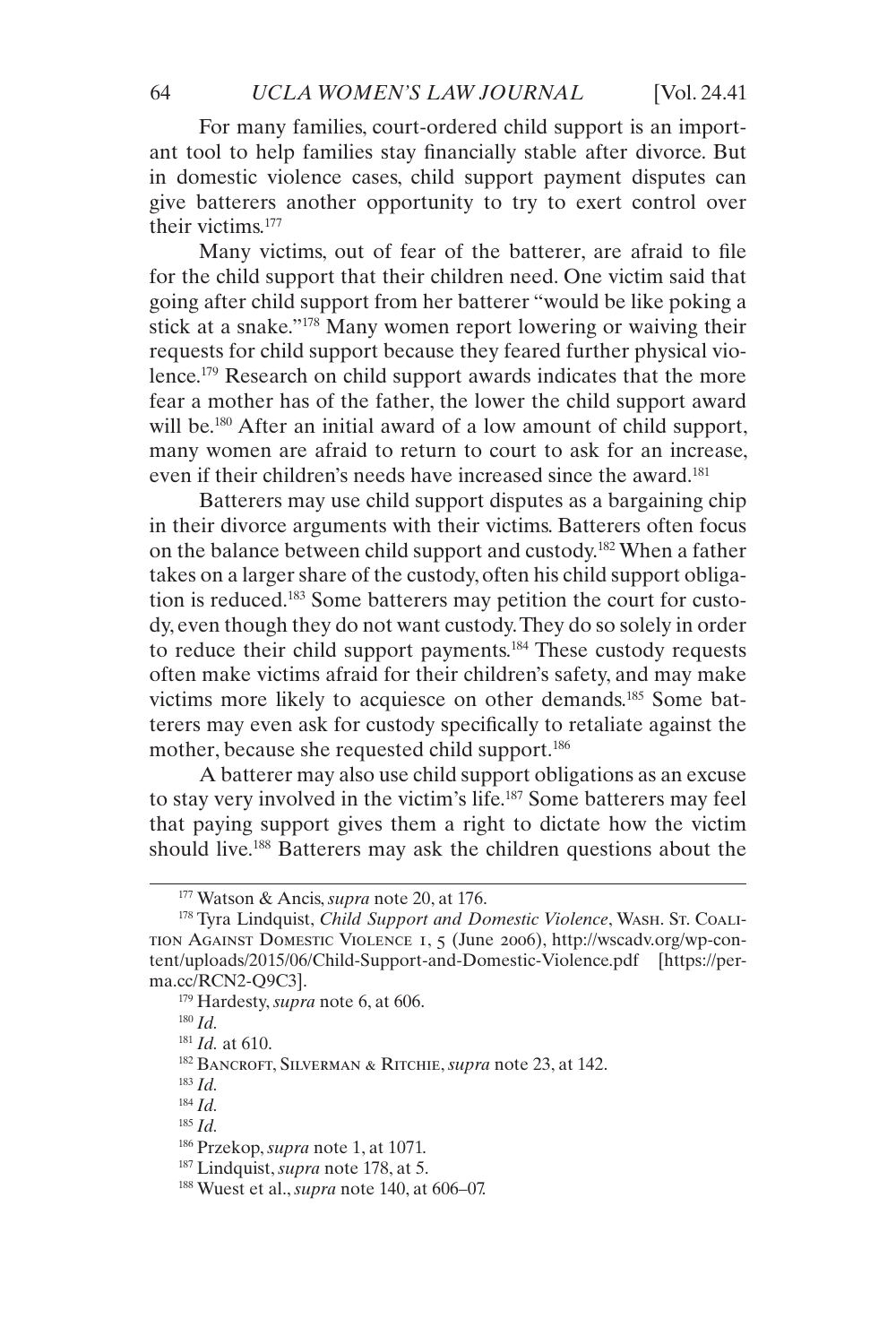victim's lifestyle, in order to look for reasons to bring her back to court for a proceeding seeking a reduction in child support.<sup>189</sup>

Even when mothers do file child support claims against batterers and win, the batterers often fail to pay.190 According to some research, batterers are more likely than non-batterers to fail to pay child support.191 Batterers may lie to the court about their income or move from job to job frequently to avoid being forced to pay child support.<sup>192</sup> Denying child support to victims is a form of economic abuse that leaves the victims without the means they need to take care of their children.193 Some victims have reported that batterers use this form of financial abuse as a revenge tactic.<sup>194</sup> Batterers may know that in order for child support awards to be enforced, "on a practical level, women are required to initiate proceedings first to locate the father and then to seek legal redress."<sup>195</sup> Many victims may be afraid to push the batterer to pay child support, out of fear that he may physically harm them or otherwise retaliate.196

#### 2. Solutions

Child support in cases of domestic violence requires the court to carefully consider the appropriate amount of child support that should be awarded. Even if the victim is requesting a low award of child support, the court should consider the possible factors in her decision and make an independent judgment about the appropriate award.197

When batterers fail to pay child support, the court must strictly enforce the child support obligation. Batterers may avoid paying child support in order to prolong the court case and require the victim to initiate further proceedings. Courts should take the first instance of a failure to pay child support seriously and not hesitate to find batterers in contempt of court.<sup>198</sup>

<sup>189</sup> *Id.*

<sup>190</sup> Bancroft, Silverman & Ritchie, *supra* note 23, at 139.

<sup>191</sup> Przekop, *supra* note 1, at 1060.

<sup>192</sup> *Id.* at 1071.

<sup>193</sup> *Id.*

<sup>194</sup> Watson & Ancis, *supra* note 20, at 176.

<sup>195</sup> Wuest et al., *supra* note 140, at 606.

<sup>196</sup> Bancroft, Silverman & Ritchie, *supra* note 23, at 139.

<sup>&</sup>lt;sup>197</sup> See CAL. FAM. CODE § 4065 (West 2013) (allowing courts to accept a lower-than-usual child support amount by stipulation of the parties, but requiring the court to consider certain factors first).

<sup>198</sup> *See* Cal. Fam. Code § 290 (West 2013).